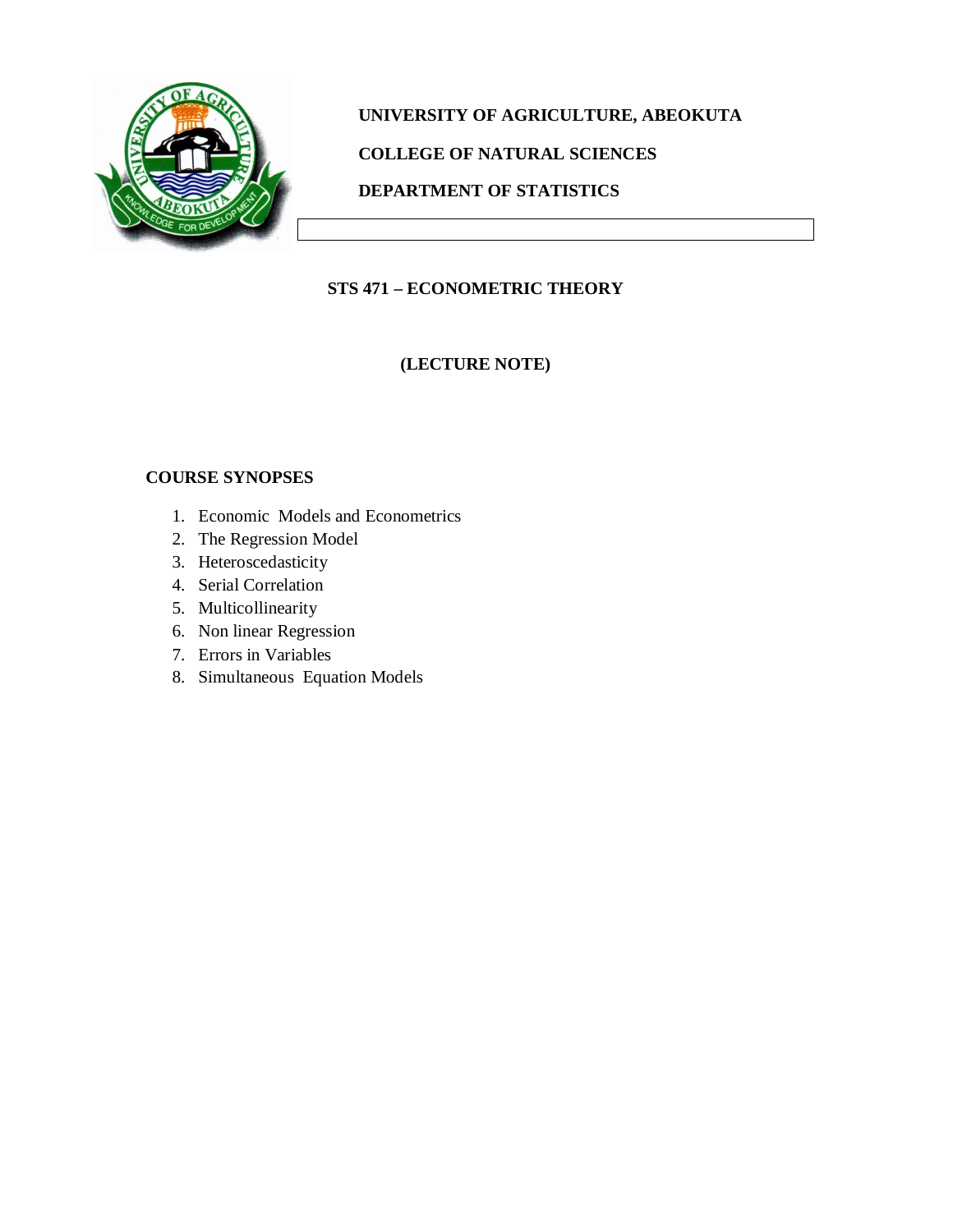## **INTRODUCTION**

Literally interpreted, econometrics means "economic measurement". Although, measurement is an important part of econometrics, the scope of econometrics is much broader.

## *Suitable Definitions*

- 1. Quantitative analysis of actual economic phenomena based on the concurrent development of theory and observation, related by appropriate methods of inference (Samuelson, 1954).
- 2. The social science in which the tools of economic theory, mathematics, and statistical inference are applied to the analysis of economic phenomena (Goldberger, 1964).
- 3. The integration of economic theory, mathematics, and statistical techniques for the purpose of testing hypotheses about economic phenomena, estimating coefficients of economic relationships and forecasting or predicting future values of economic variables or phenomena.

## *Why Econometrics is a separate discipline*

Econometrics is the integration of economic theory, mathematical economics, economic statistics and mathematical statistics. Each of these branches of knowledge is deficient in the measurement of economic phenomena.

*Economic Theory* - economic theory makes statements or hypotheses that are mostly qualitative in nature e.g. microeconomic theory states that ceteris paribus, a reduction in the price of a commodity is expected to increase the quantity demanded. No numerical measure of the relationship between price and quantity demanded is provided by economic theory. Econometrics provides the numerical value, and gives empirical content to most economic theory.

*Mathematical Economics* - the concern of mathematical economics is to express economic theory in mathematical form (equations) without regard to measurability or empirical verification of the theory. Econometrics is interested in the empirical verification of economic theory.

*Economic Statistics* - economic statistics is mainly concerned with collecting, processing, and presenting economic data in the form of charts and tables. Econometrics uses the collected economic statistics to test economic theories.

*Mathematical Statistics* - mathematical statistics provides many tools used in econometrics, especially special methods in view of the unique nature of most economic data, namely, that the data are not generated as a result of controlled experiment.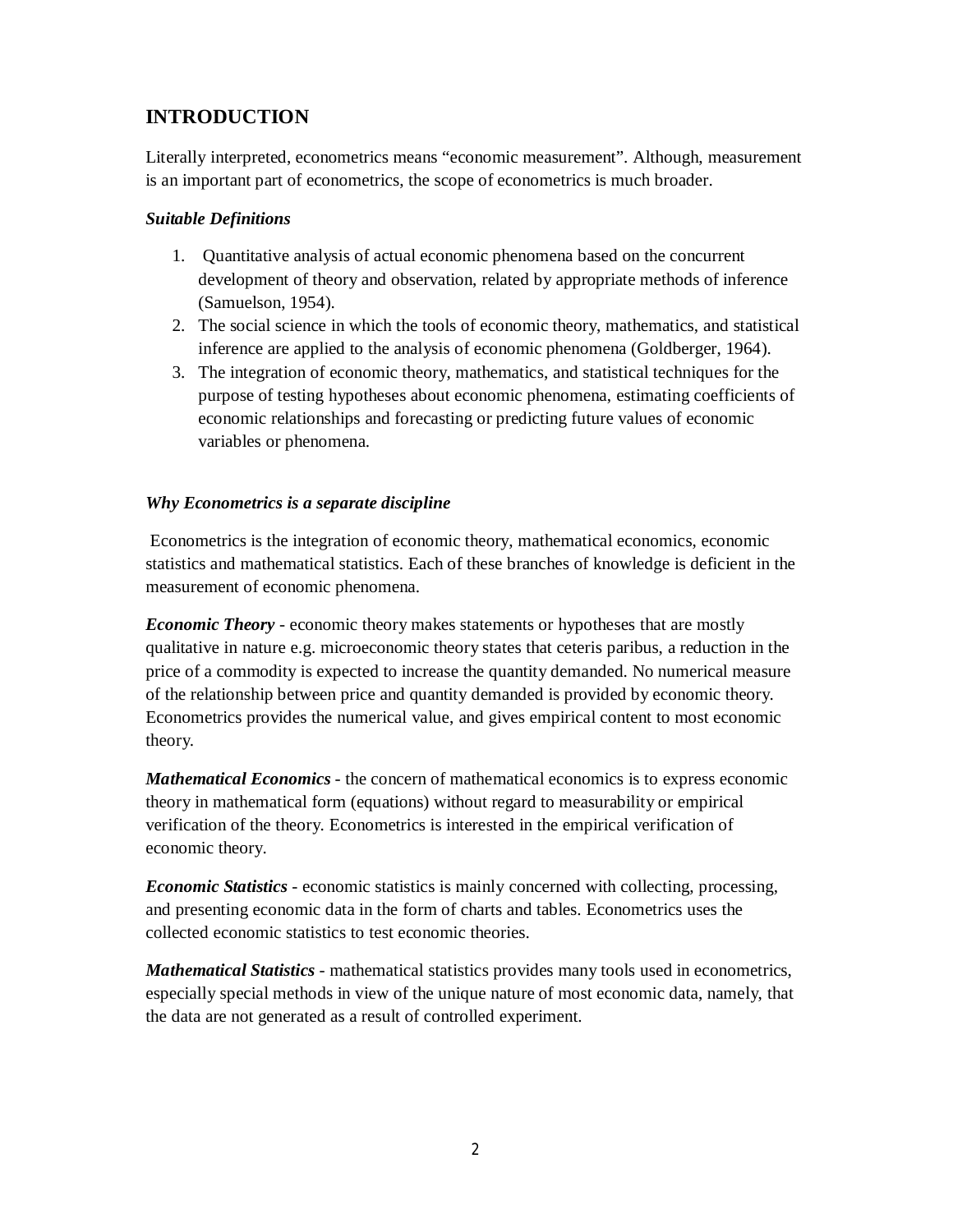#### *Traditional or Classical Methodology of Econometrics*

- 1. Statement of theory or hypothesis
- 2. Specification of the mathematical model of the theory
- 3. Specification of the statistical, or econometric model
- 4. Obtaining the data
- 5. Estimation of the parameters of the econometric model
- 6. Hypothesis testing
- 7. Forecasting or prediction
- 8. Using the model for control or policy purposes.

## *Illustration of Econometric Methodology*

#### *Statement of Theory*

Men and woman on the average are disposed to increase their consumption as their income increases, but not as much as the increase in their income, i.e. Marginal Propensity to Consume (MPC), the rate of change of consumption for a unit change in income (per #) is greater than zero but less than 1, (John Maynard Keynes).

*Specification of the Mathematical Model of consumption*

 $Y = B_1 + B_2x$ ,  $o < B_2 < 1$ 

 $Y =$  Consumption expenditure.

 $X =$  Income,  $B_1$  and  $B_2$  are parameters of the model

*Specification of the Econometric Model of consumption*

 $Y = B_1 + B_2x$  exact or deterministic model

 $Y = B_1 + B_2x + U$  econometric/statistical model

*Obtaining data*

| Year | $Y$ (PCE) | X(GDP) |
|------|-----------|--------|
| 2005 | 3081      | 4620   |
| 2006 | 3240      | 4803   |
| 2007 | 3407      | 5140   |
| 2008 | 3566      | 5323   |
| 2009 | 3708      | 5487   |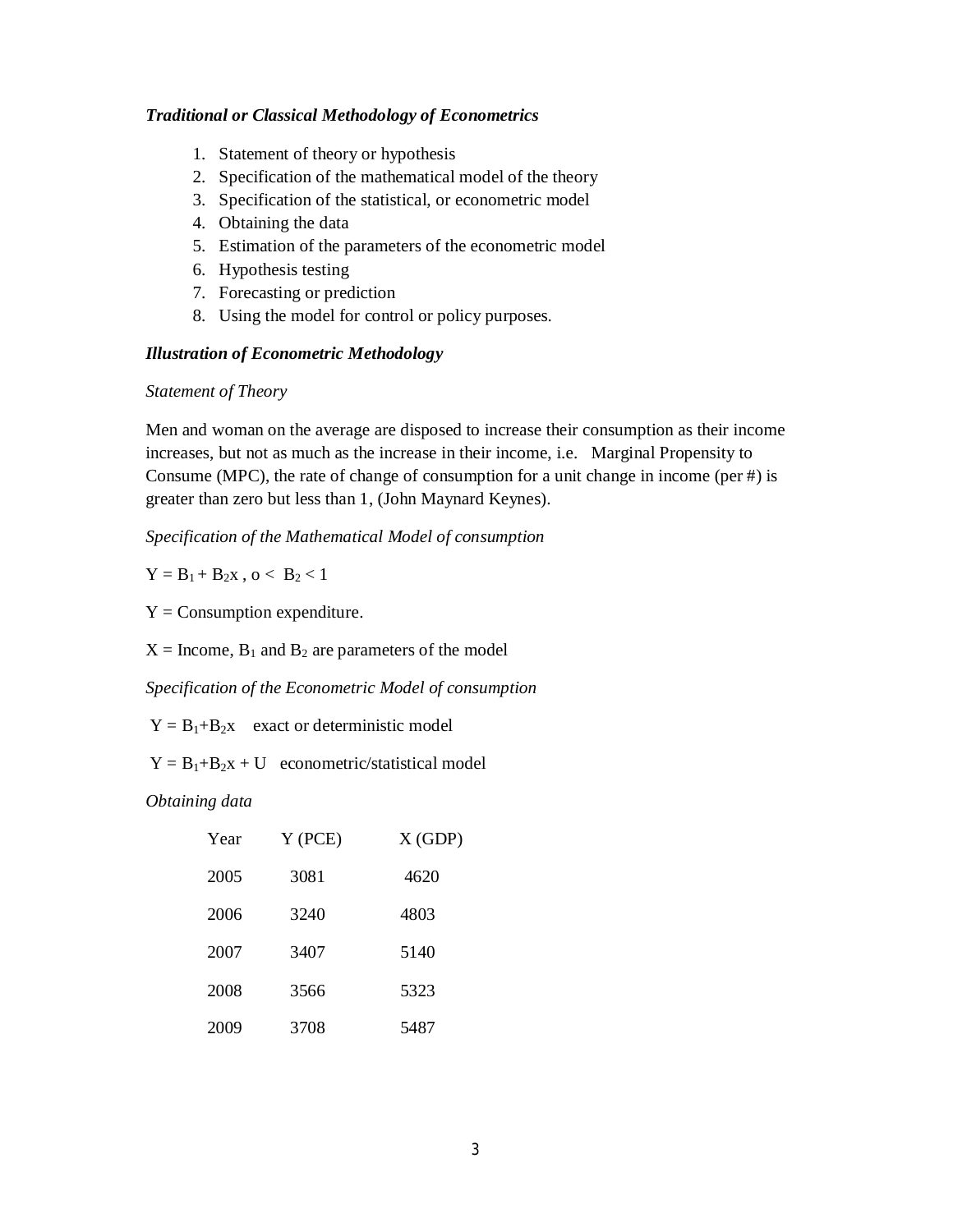*Estimation of the Econometric Model*

 $\hat{y} = -184.08 + 0.07064x$ 

*Hypothesis Testing*

 $B_2 = 0.7064$ , positive, less than 1, genuine or chance occurrence?

Is 0.7064 statistically less than 1?

*Forecasting or prediction*

If model support hypothesis, we use it to predict the future values of y

e.g  $y_{2011} = -184.0779 + 0.7064(7269.8)$ 

 $= 4951.3167$ 

*Use of the Model for control or policy purposes*

Fiscal and monetary policy mix

Increase income tax?

Introduce VAT?

#### *Divisions of Econometrics*

*Theoretical Econometrics*

Theoretical econometrics is concerned with the development of appropriate methods for measuring economic relationships specified by econometric models.

Econometric methods may be classified into two groups:

Single - equation technique

Methods applied to one relationship at a time.

Simultaneous equations technique

Methods applied to all the relationships of a model simultaneously.

#### *Applied Econometrics*

In applied econometric, the tools of theoretical econometrics are used to study some special fields of economic and business such as the production function, investment functions, demand and supply function, portfolio theory, e.t.c.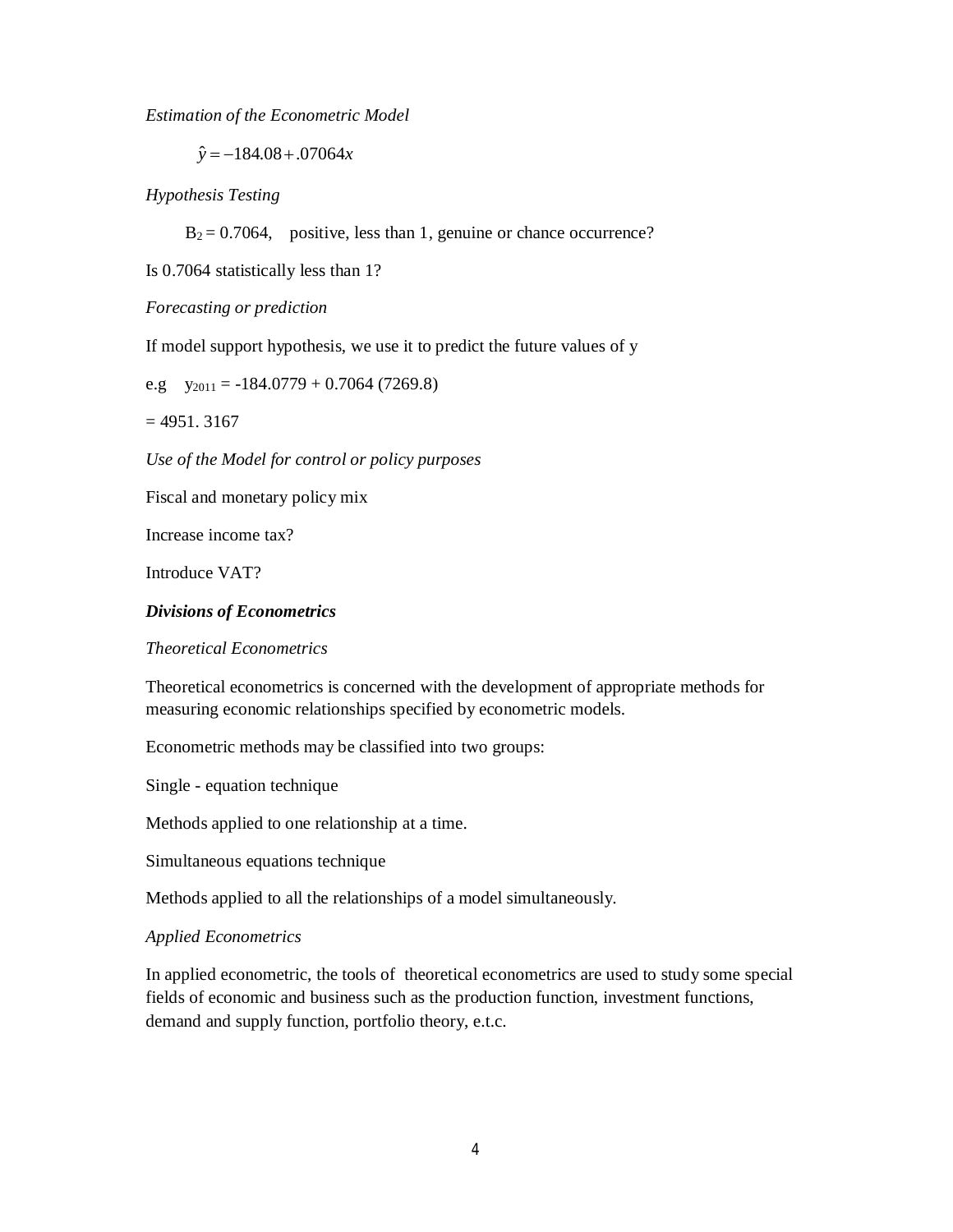## *Functions of Econometrics*

- To test economic theories or hypotheses
- To provide numerical estimates of the coefficients of economic relationships
- Forecasting of economic events.

## *Roles of an econometrician*

- Remodel an existing economic structure and fit in a new adequate economic model on the new economic structure
- Estimate the parameters of the econometric model and test their significance
- Formulate economic policy and take decisions using the parameter so obtained
- Forecast future values of the variables of the models.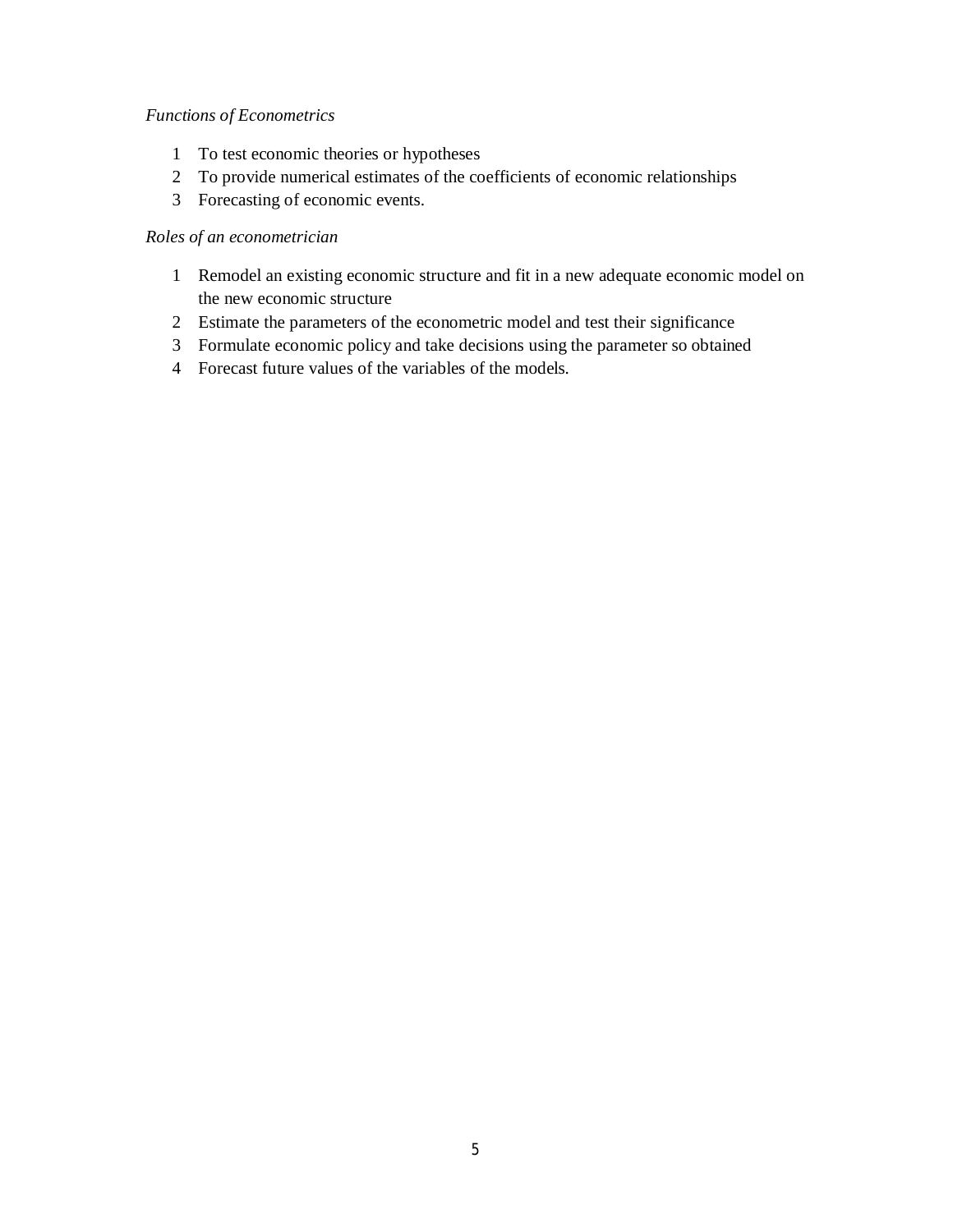#### **The Regression Model**

#### *Multiple Regression (Model with two explanatory variables)*

#### *The Model*

 $Yi = B_0 + B_1x_1 + B_2x_2 + U_i$ , structured form

 $Yi = b_0 + b_1x_1 + b_2x_2 + e_i$ , estimated form

## *Assumptions*

1. Randomness of U

The error (u) is a real random variable

2. Zero mean of U

The random variable U has a zero mean value for each  $X_i$ 

 $E(u_i) = 0$ 

3. Homoscedasticity

The variance of each  $u_i$  is the same for all the  $X_i$  values

$$
E(U_i^2) = \sigma_u^2 \left(Cons \tan ts\right)
$$

4. Normality of U

The values of each  $u_i$  are normally distributed  $U_i \rightarrow U(0, \sigma_u^2)$ 

5. Non autocorrelation or serial independence of the U᾽s

Covariance of  $u_i$  and  $u_j$  is zero

 $E(u_i u_i) = 0$  for  $i \neq j$ 

6. Independence of  $U_i$  and  $X_i$ 

Every disturbance term  $u_i$  is independent of the explanatory variables

 $E(U_i X_{1i}) = E(U_i X_{2i}) = 0$ 

7. No errors of measurement in the explanatory variables

The explanatory variables are measured without error.

8. No perfect multicollinear explanatory variables

The explanatory variables are not perfectly linearly correlated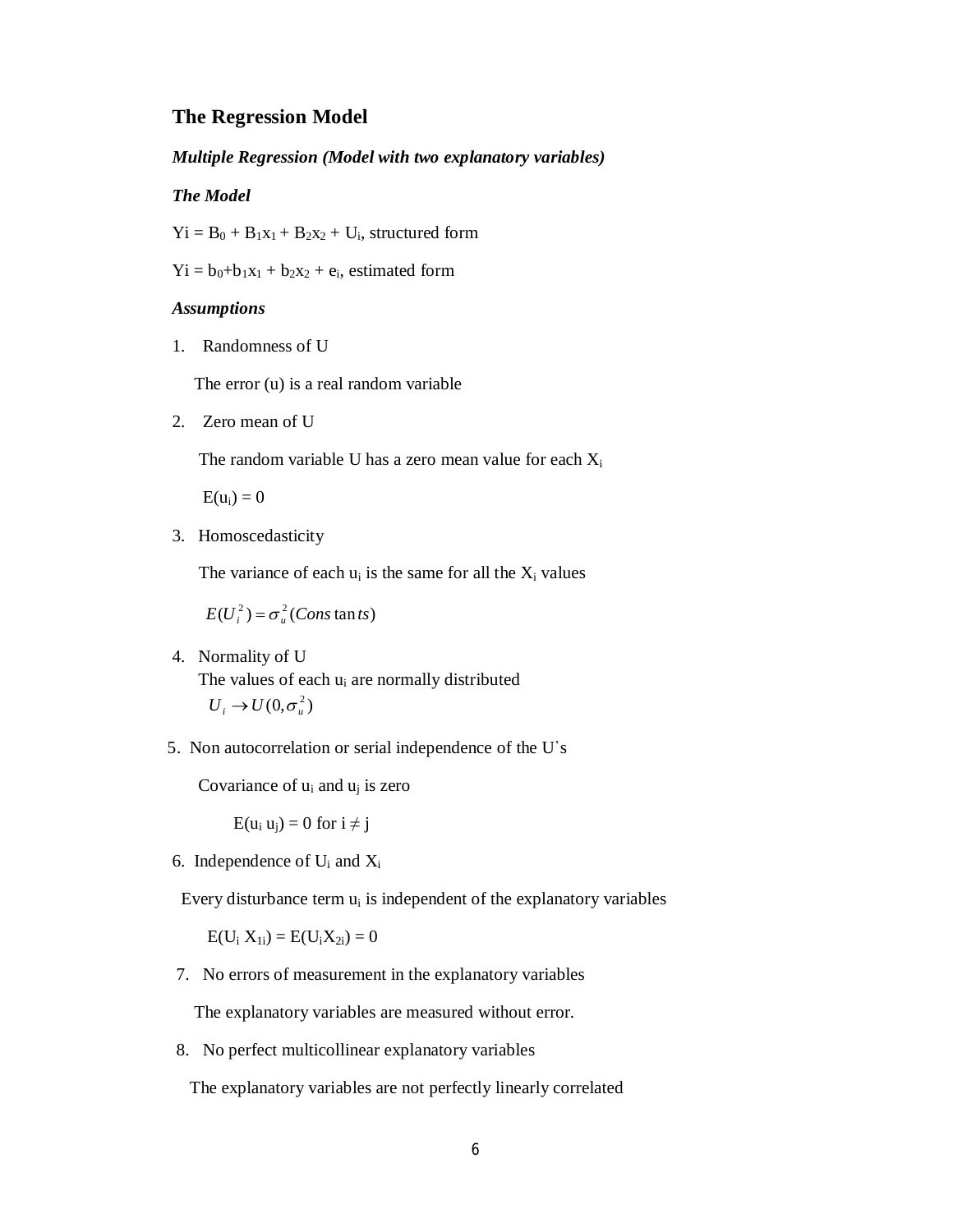- 9. Correct aggregation of the macro variables
- 10. Identifiability of the function

The relationship being studied is identified.

11. Correct specification of the model

*Estimation of parameters*

$$
\hat{b}_1 = \frac{\sum x_1 y \sum x_2^2 - \sum x_2 y \sum x_1 x_2}{\sum x_1^2 \sum x_2^2 - (\sum x_1 x_2)^2}
$$

$$
\hat{b}_2 = \frac{\sum x_2 y \sum x_1^2 - \sum x_1 y \sum x_1 x_2}{\sum x_1^2 \sum x_2^2 - (\sum x_1 x_2)^2}
$$

$$
\hat{b}_0 = \overline{Y} - \hat{b}_1 \overline{X}_1 - \hat{b}_2 \overline{X}_2
$$

*Model Diagnosis*

*1. Coefficient of Multiple Determination*

$$
R_{Y.x1x2}^{2} = \frac{\hat{b}_{1} \sum x_{1} y + \hat{b}_{2} \sum x_{2} y}{\sum y^{2}}
$$

(a) The value of  $R^2$  lies between 0 and 1.

(b) The higher  $R^2$  the greater the percentage of the variation of Y explained by the regression plane (equation).

(c) The closer  $R^2$  to zero, the worst the fit

*Test for Significance of R<sup>2</sup>*

*Test Statistic*

$$
F_c = \frac{R^2/K}{(1 - R^2)/(n - k - 1)}
$$

#### *The Adjusted Coefficient of Determination*

The inclusion of additional explanatory variable in the model increases the coefficient of determination,  $R^2$ . By introducing a new regressor, we increase the value of the numerator of the expression for  $\mathbb{R}^2$ , while the denominator remains the same. To correct for this defect, we adjust  $R^2$  by considering the degrees of freedom which deereses as new regressors are introduced in the function. The adjusted  $R^2$  is computed as:

Adjusted  $R^2 = 1 - (1 - R^2) \frac{n-1}{n}$  $n-k$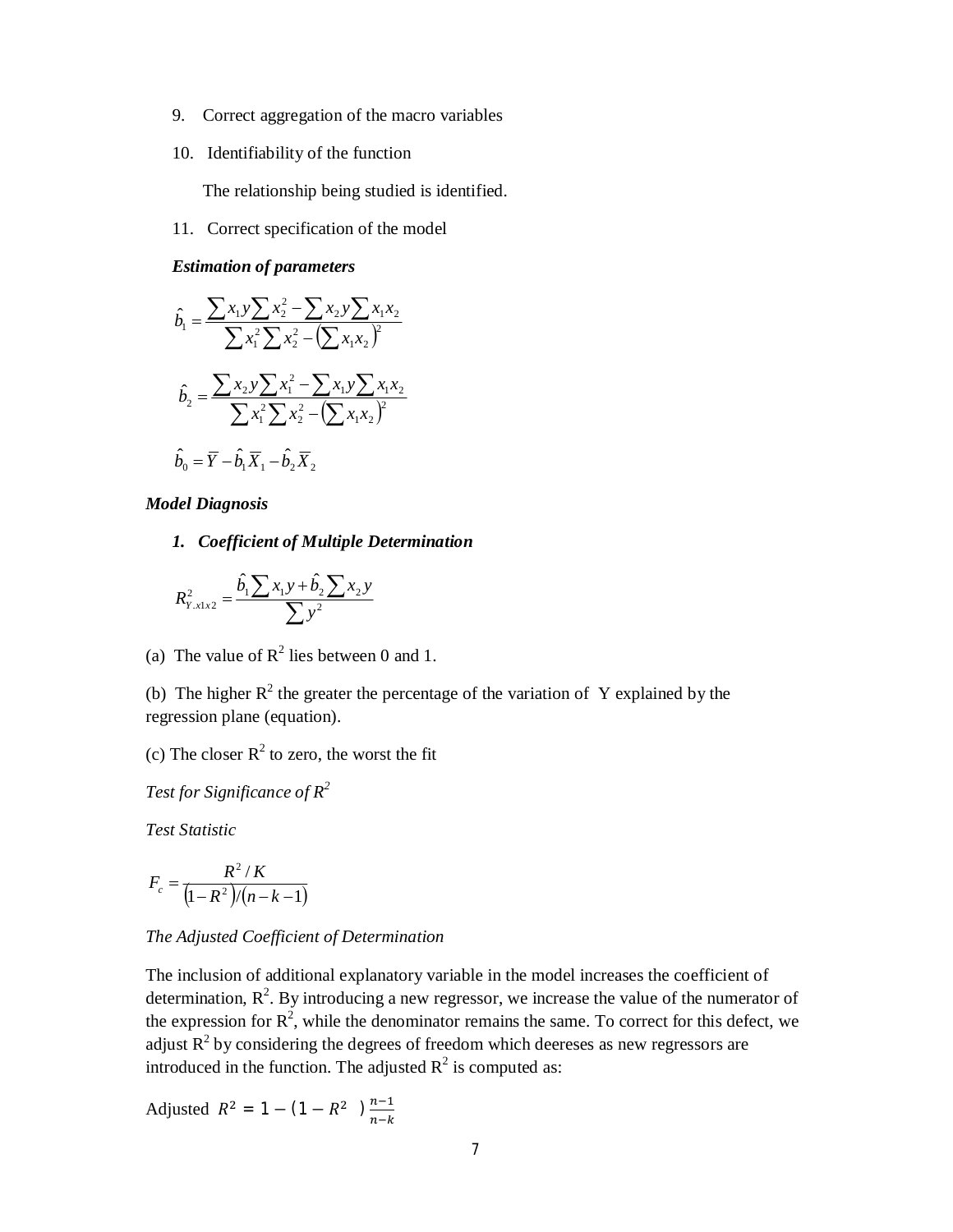#### *2. Hypothesis Testing*

 $Ho: \beta_i = 0$  (Not statistically significant)

H1: at least one  $\beta_i$  is non zero (Statistically significant)

 $\alpha = 0.05$ 

Reject Ho if /tc/ > t $\alpha/2$ ,  $^{n-k-1}$ 

Test Statistic

$$
t_c = \frac{\hat{b_i}}{\sqrt{V(\hat{b_i})}}
$$

where:

$$
V(\hat{b}_1) = \frac{\hat{\sigma}_u^2 \sum x_2^2}{\sum x_1^2 \sum x_2^2 - (\sum x_1 x_2)^2}
$$

$$
V(\hat{b}_2) = \frac{\sigma_u^2 \sum x_1^2}{\sum x_1^2 \sum x_2^2 - (\sum x_1 x_2)^2}
$$
  

$$
V(\hat{b}_0) = \hat{\sigma}_u^2 \left| \frac{1}{n} + \frac{\overline{X}_1^2 \sum x_2^2 + \overline{X}_2^2 \sum x_1^2 - 2\overline{X}_1 \overline{X}_2 \sum x_1 x_2}{\sum x_1^2 \sum x_2^2 - (\sum x_1 x_2)^2} \right|
$$

Where:

Common Variance: 
$$
\hat{\sigma}_u^2 = \frac{\sum \ell^2}{n - k - 1} = \frac{(1 - R^2)\sum y^2}{n - k - 1}
$$

Standard error

$$
\sqrt{V\big(\hat{b}_i\big)}
$$

The significance of the slopes can be verified by using partial correlation coefficients.

*Partial Correlation Coefficients* – are used to determine the relative importance of the different explanatory variables in a multiple regression. It measures the net correlation between the dependent variable (Y) and one explanatory variable while holding constant the other explanatory variable. The partial correlation coefficients are calculated as shown below: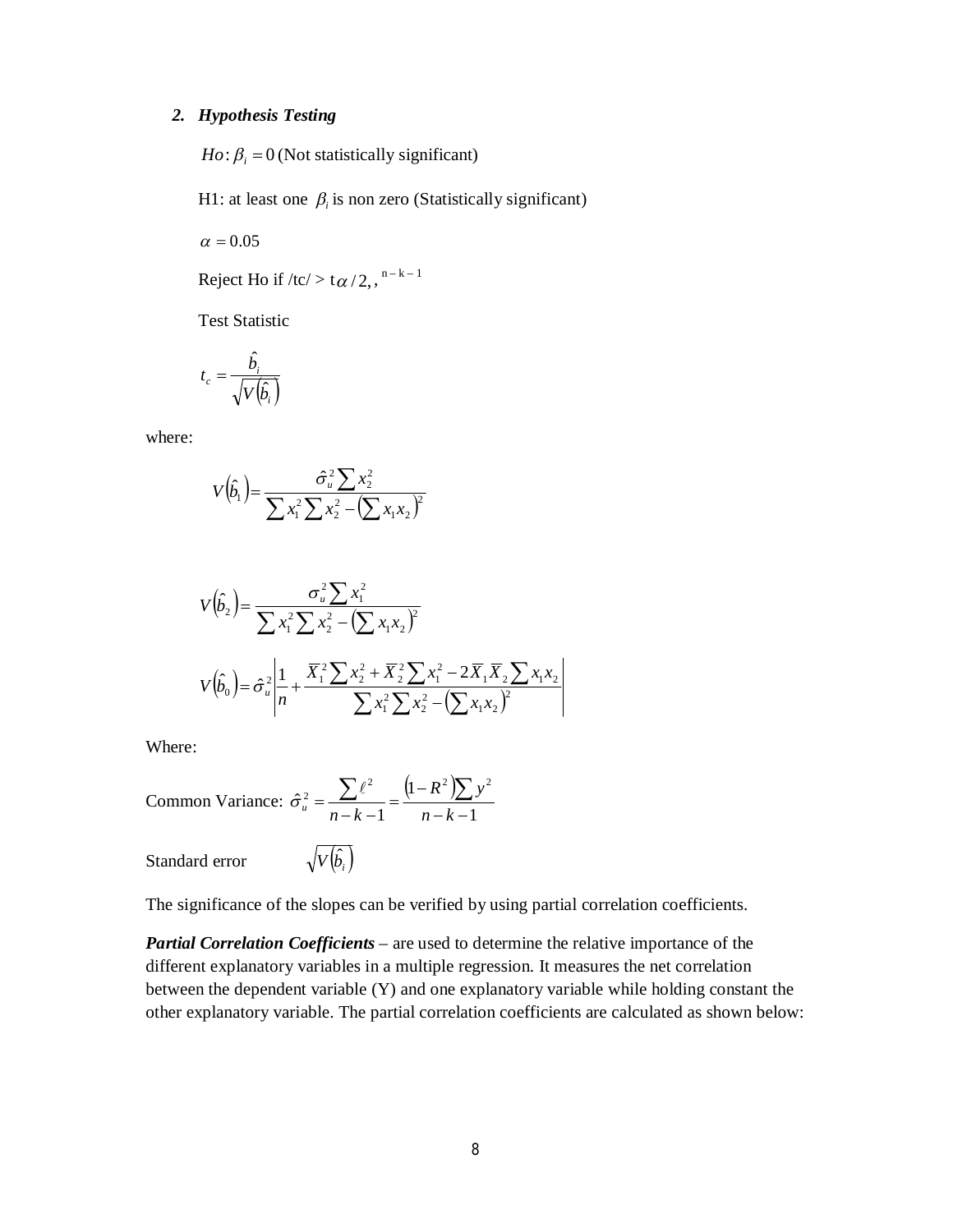$$
r_{\text{yx1.x2}} = \frac{r_{\text{yx1}} - r_{\text{yx2}}r_{\text{x1x2}}}{\sqrt{1 - r_{\text{x1x2}}^2} \sqrt{1 - r_{\text{yx2}}^2}}
$$

$$
r_{\text{yx2.x1}} = \frac{r_{\text{yx2}} - r_{\text{yx1}}r_{\text{x1x2}}}{\sqrt{1 - r_{\text{x1x2}}^2} \sqrt{1 - r_{\text{yx1}}^2}}
$$

To obtain these coefficients, we first obtain the correlation coefficients as follows:

$$
r_{\text{yxl}} = \frac{\sum x_i y}{\sqrt{\sum x_i^2 \sqrt{\sum y^2}}}
$$

$$
r_{\text{yx2}} = \frac{\sum x_i y}{\sqrt{\sum x_i^2 \sqrt{\sum y^2}}}
$$

$$
r_{\text{xlx2}} = \frac{\sum x_i x_i}{\sqrt{\sum x_i^2 \sqrt{\sum x_i^2}}}
$$

#### *Example*

The following table shows the imports, the national income and relative price of imports (all measured in index form) of a certain country:

| Year                                                    |  |  | 95 96 97 98 99 00 01 02 03          |  |  |
|---------------------------------------------------------|--|--|-------------------------------------|--|--|
| Imports(Y)                                              |  |  | 100 106 107 120 110 116 123 133 137 |  |  |
| $NI(X_1)$                                               |  |  | 100 104 106 111 111 115 120 124 126 |  |  |
| RP of imports $(X_2)$ 100 99 110 126 113 103 102 103 98 |  |  |                                     |  |  |

*Intermediate result* 

 $\sum x_1 y = 874, \sum x_2 y = -79, \sum x_1 x_2 = -112$  $\sum y^2 = 1260.89, \sum x_1^2 = 650, \sum x_2^2 = 648$  $Y = 117, X_1 = 113, X_2 = 106$ 

- 1. Find the least squares regression equation of Y on  $X_1$  and  $X_2$
- 2. What percentage of the total variation in imports is explained by both national income and relative price of imports?
- 3. Test  $\mathbb{R}^2$  for statistical significance at the 5% level.
- 4. Test the statistical significance of the individual coefficients at the 5% level.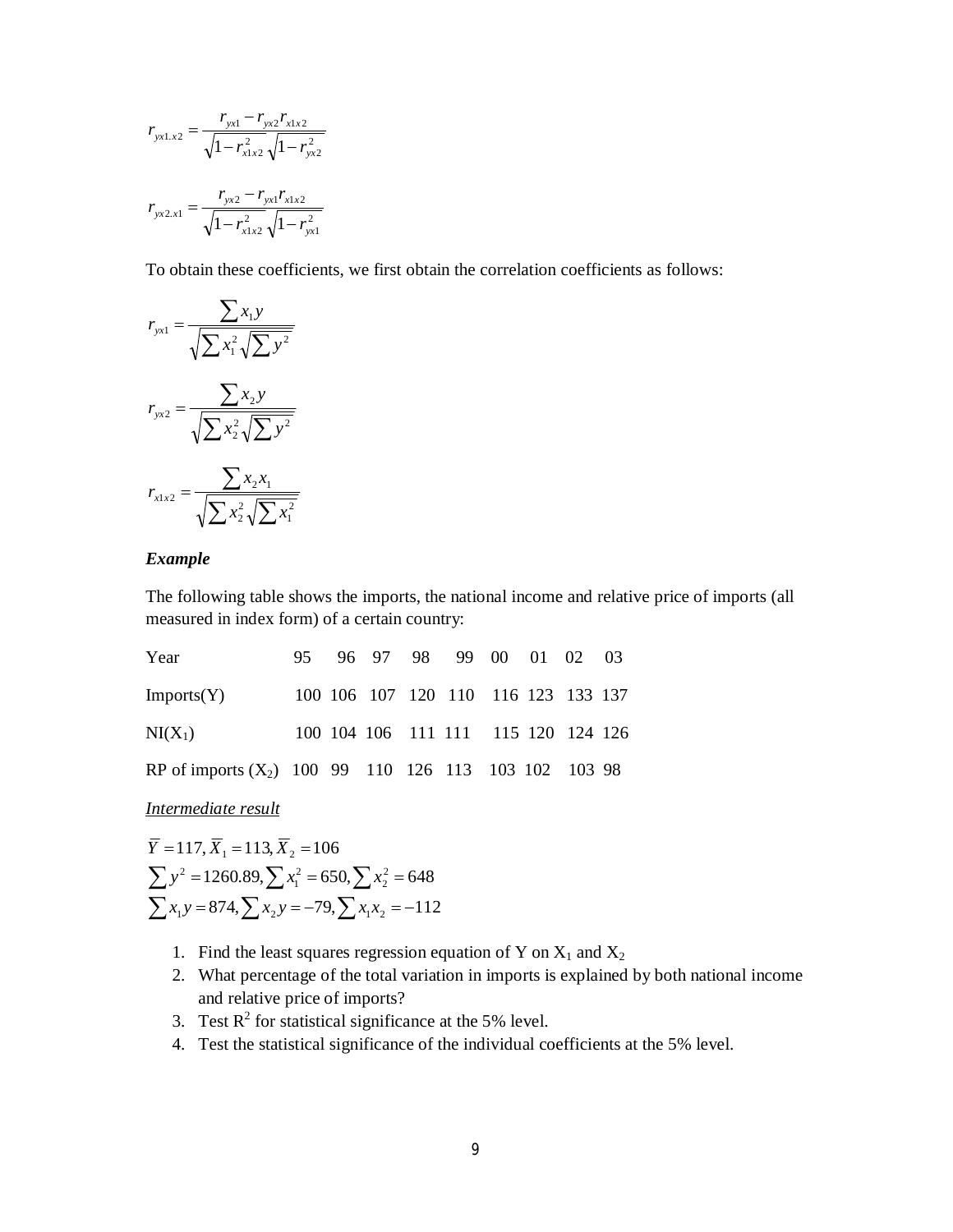## *Solution*

1. 
$$
\hat{y} = \hat{b}_0 + \hat{b}_1 x_1 + \hat{b}_2 x_2 + \ell
$$
  
\n $\hat{b}_1 = \frac{(874)(648) - (-79)(-112)}{(650)(648) - (-112)^2} = \frac{557504}{408656} = 1.3642$ 

$$
\hat{b}_2 = \frac{(-79)(650) - (874)(-112)}{408656} = \frac{46538}{408656} = 0.1139
$$

$$
\hat{b}_0 = 117 - [(1.3642)(113)] - [(0.1139)(106)] = -49.228
$$

Hence,  $\hat{y} = -49.228 + 1.3642x_1 + 0.1139x_2$ 

2. 
$$
R^2 = \frac{(1.3642)(874) + (0.1139)(-79)}{1260.89} = 0.9385 = 93.85\%
$$
  
3. Test for Significance of R<sup>2</sup>

Test Procedure

 $H_0$ :  $\beta_i$  = 0

 $H_1$ : at least one  $\beta_i$  is non zero

 $\alpha = 0.05$ 

$$
Reject Ho if Fc > F\alphaK,n-k-1(5.14)
$$

*Test Statistic*

$$
\frac{0.9385/2}{(1-.9385)/(9-2-1)} = 45.8
$$

*Statistical Decision*

Reject H<sup>0</sup>

*Conclusion*

 $R<sup>2</sup>$  is statistically significant.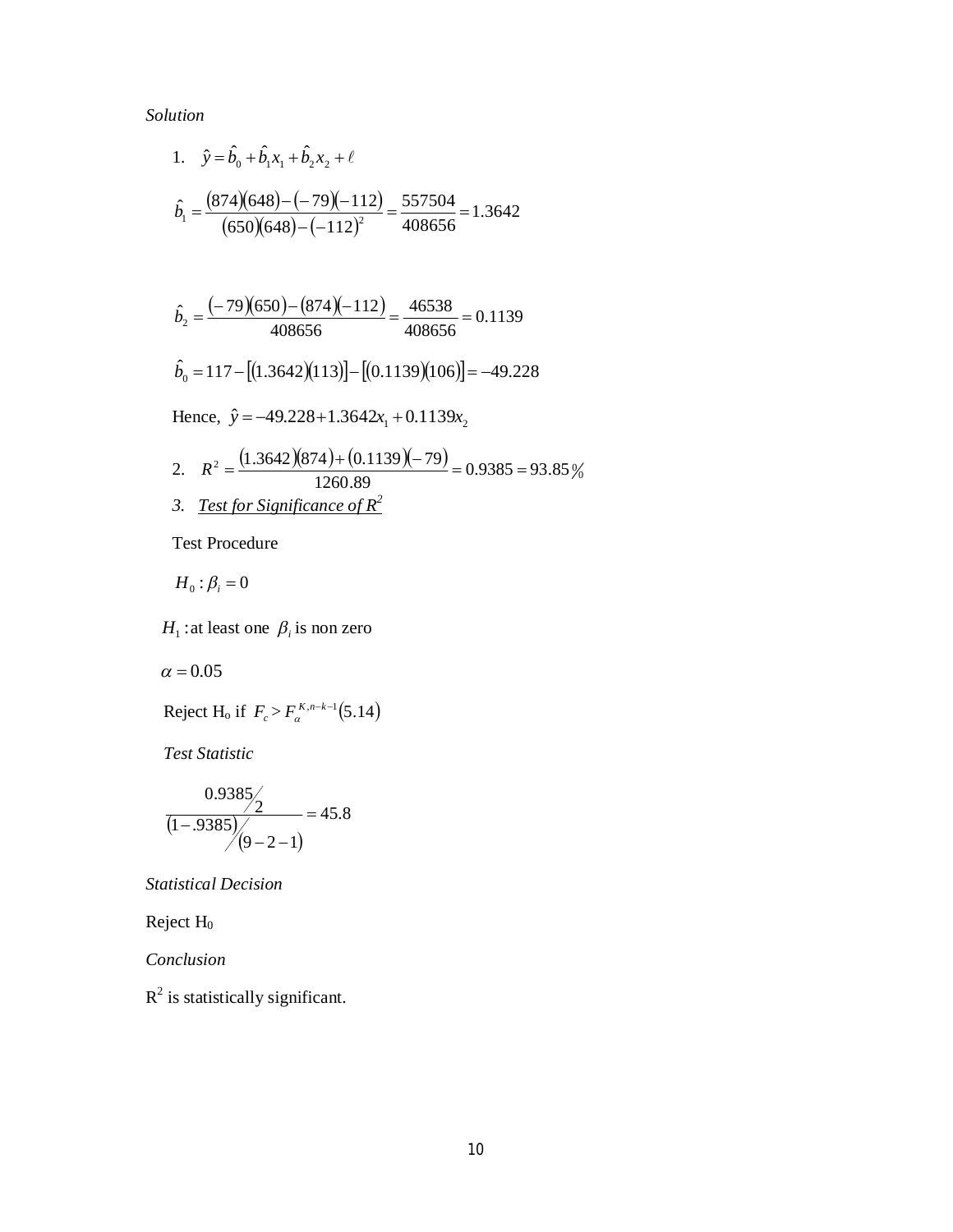## *4. Variance and Standard errors of Regression Coefficients*

$$
\hat{\sigma}_u = \frac{(1-.9385)(1260.89)}{9-2-1} = 12.9241
$$
\n
$$
V(\hat{b}_1) = \frac{(12.9241)(648)}{(650)(648) - (-112)^2} = 0.0205
$$
\n
$$
s(\hat{b}_1) = \sqrt{0.0205} = 0.1432
$$
\n
$$
V(\hat{b}_2) = \frac{12.9241(650)}{408656} = 0.0206
$$
\n
$$
s(\hat{b}_2) = \sqrt{0.0206} = 0.1435
$$
\n
$$
V(\hat{b}_0) = 12.924 \left[ \frac{1}{9} + \frac{(113)^2 (648) + [(106)^2 (650)] - 2(113)(106)(-112)}{408656} \right] = 578.95
$$
\n
$$
s(\hat{b}_0) = \sqrt{578.95} = 24.06
$$
\nTest Procedure

$$
H_o: \beta_i = 0
$$

$$
H_1: \beta_i \neq 0
$$
  
\n $\alpha = 0.05$   
\nReject H<sub>0</sub> if  $/t_c > t_{\alpha/2}^{n-k-1}(2.447)$ 

*Test Statistic*

$$
t_c = \frac{\hat{b_i}}{\sqrt{V(\hat{b_i})}}
$$

For 
$$
\hat{b}_1 \rightarrow t_c = \frac{1.3642}{0.1432} = 9.53
$$

For 
$$
\hat{b}_2 \rightarrow t_c = \frac{0.1139}{0.1435} = 0.794
$$

For 
$$
\hat{b}_0 \rightarrow t_c = \frac{-49.228}{24.06} = -2.05
$$

*Decision*

$$
\hat{b}_1 \rightarrow \text{Re }jectH_0
$$
  

$$
\hat{b}_2 \rightarrow AcceptH_0
$$
  

$$
\hat{b}_0 \rightarrow AcceptH_0
$$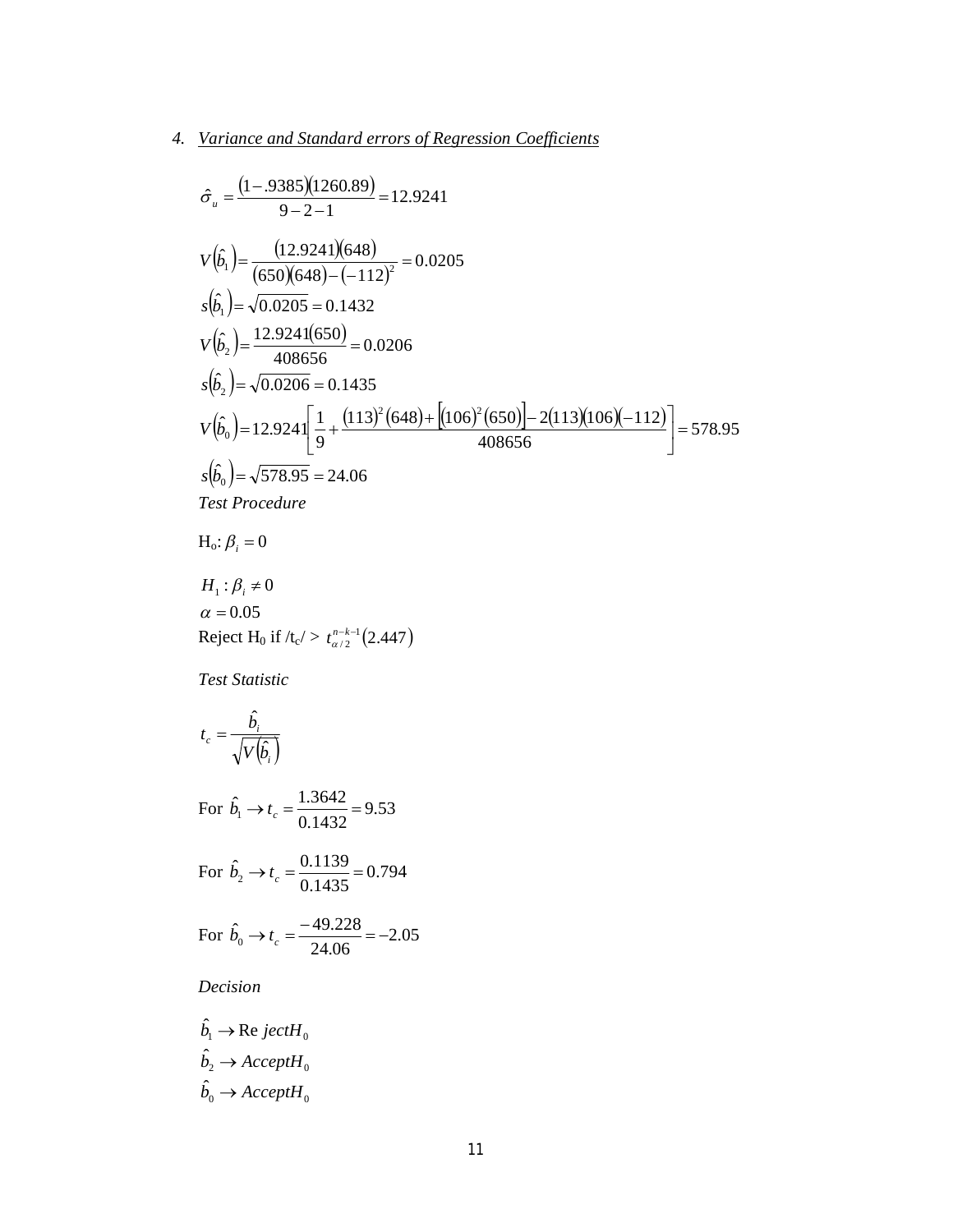*Conclusion*

Only  $\hat{b}_1$  is statistically significant.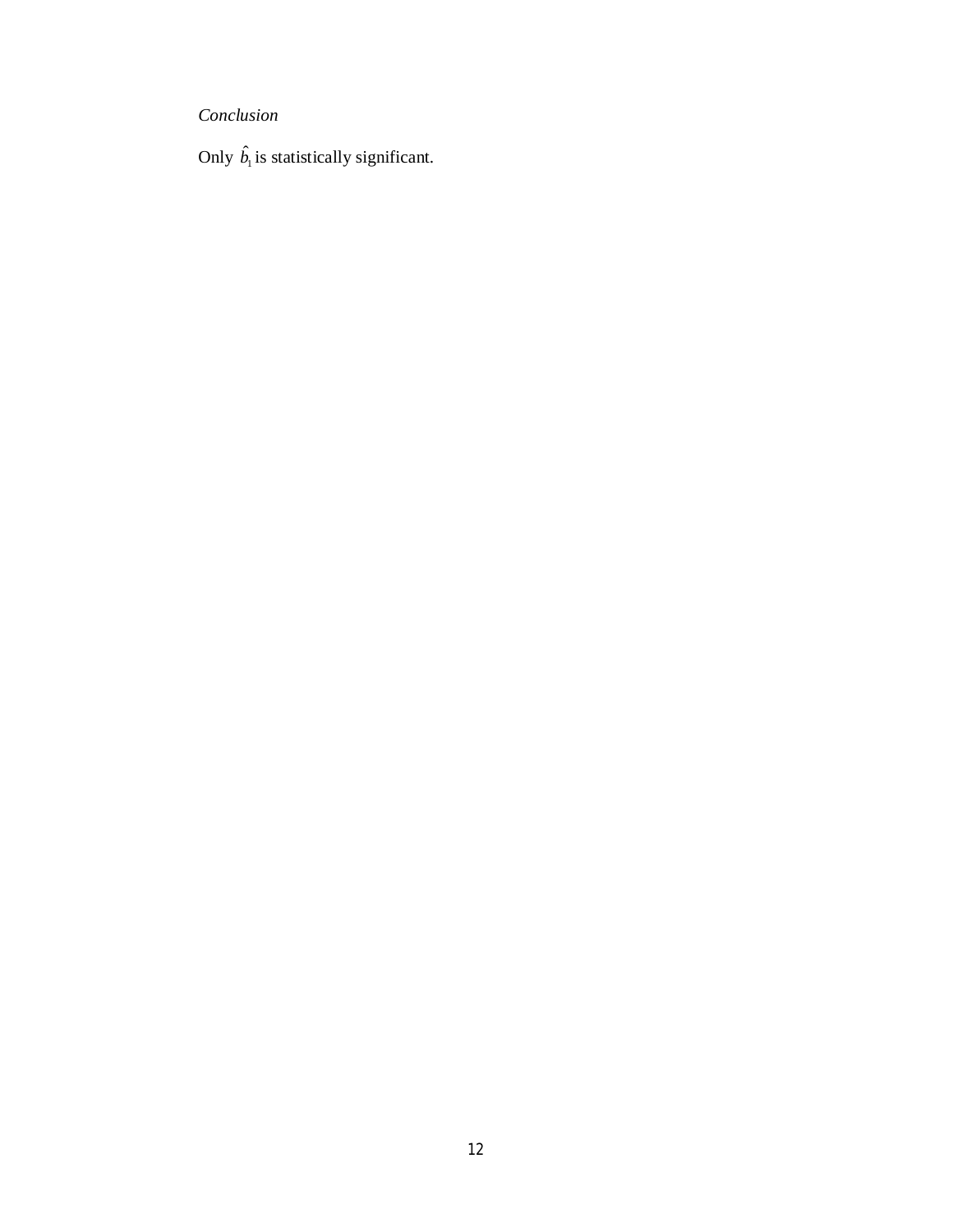## **HETEROSCEDASTICITY**

## *Meaning*

The assumption of constant variance is also known as the assumption of Homoscedasticity i.e. the variance of error is assumed to be constant at all level Xi, of the independent variable  $[E(u_i^2) = \sigma_u^2]$ . But when this assumption fails to hold, there is problem of Heteroscedasticity. Better still, we say that the disturbances  $(u_i^2)$  are heteroscedastic. This means that, rather than remaining constant, the variance of error varies with Xi.

## *Effects of Heteroscedasticity*

- 1. Regression parameters estimates, b<sub>i</sub>, are unbiased.
- 2. Ordinary least squares formulae for computing the variance of parameter estimates become inapplicable. If applied, it will give a wrong variance for b.
- 3. The variance of parameter estimates will tend to be very large. This is likely to cause a wrongful acceptance of the null hypothesis that  $B = 0$
- 4. Predictions based on the least squares estimates will be inefficient.

#### *Testing for Heteroscedasticity*

- 1. Graphical Method Scatter Diagram. This gives only a visual impression of Heteroscedasticity which cannot be statistically tested. One may plot either the values of residual error or the values of dependent variable, Y, against the values of an independent variable Xi suspected to be affected.
- 2. Spearman's Rank Correlation Test

 The degree of co variation between the values of the error term and the values of an independent variable provides an evidence of Heteroscedasticity. Hence, the correlation coefficient for the two variables, e and x can serve as an index of the degree of Heteroscedasticity. The test is defined as:

$$
r_{e.x}^{1} = 1 - \frac{6\sum d^{2}}{n(n^{2} - 1)}
$$

## 3. The Glejser Test

This test provides an evidence of the presence or absence of Heteroscedasticity, and gives an indication of the pattern of heteroscedastic relationship. The procedure first calls for the regression of the dependent variable on all explanatory variables and the estimation of residual errors. Next the absolute values of residual error are regressed on the actual values of affected explanatory variable.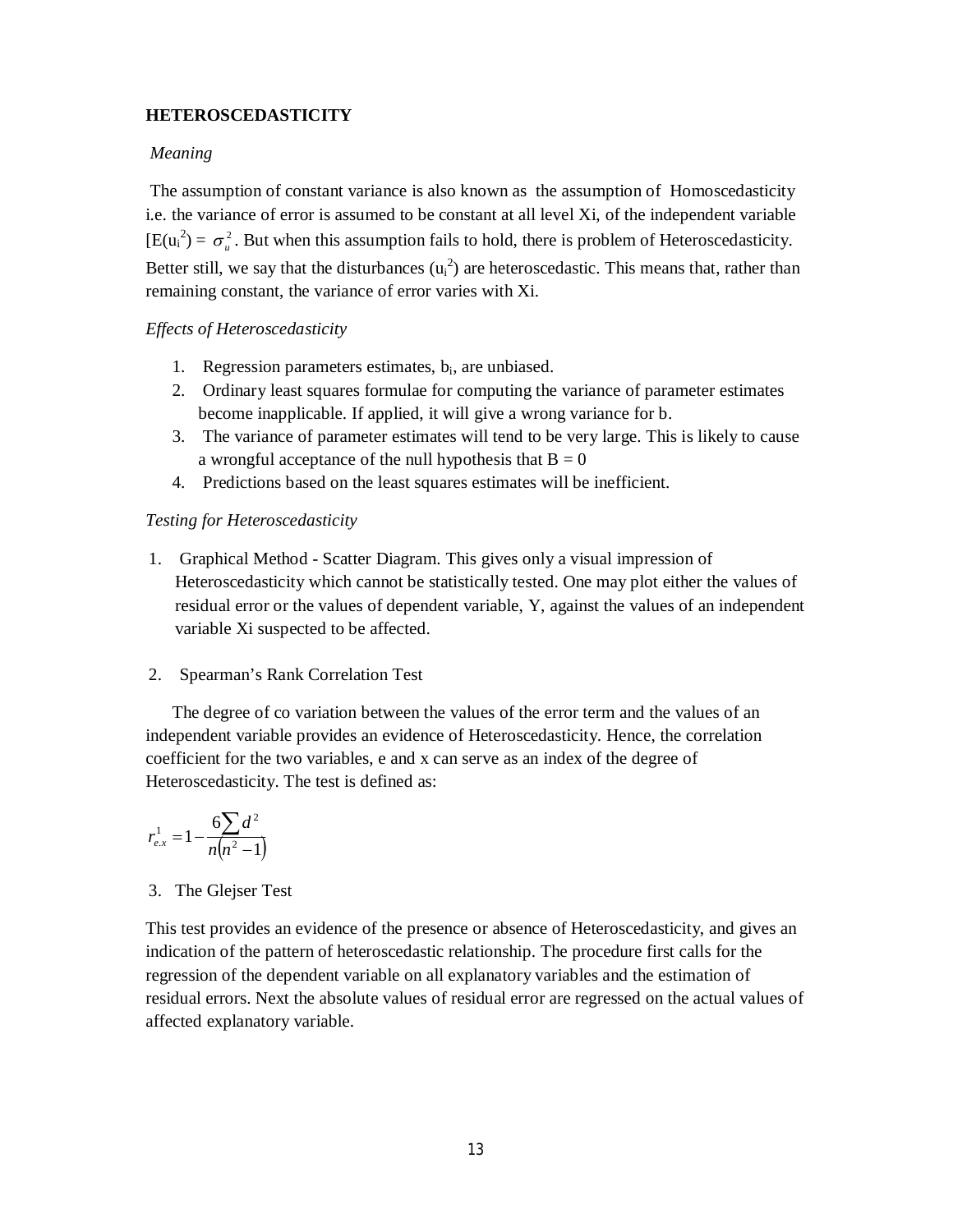#### 4. Goldfield Quandit Test

This is a large sample test which statistically evaluates the ratio of the variance of error of two equal sub samples. The existence or otherwise of Heteroscedasticity is mainly determined by hypothesis testing. This test is usually apply when the number of observations (T) is more than twice the number of explanatory variables i.e.  $T > 2$  k.

#### *Correcting Heteroscedasticity*

- 1. Transforming the values of the variable in such a way that the variance of error becomes constant for all levels of the independent variable. Techniques that may be used for such transformation includes: semi logarithm, double logarithm or reciprocal transformations.
- 2. Reduce the variables by some measure of size.

#### *Illustrations*

Spearman's Rank Correlation Test

Recall data and Regression equation on imports(Y), National income $(X_1)$  and Relative price of imports  $(X_2)$ ,

 $Y = 49.228 + 1.342x_1 + .1139x_2$ 

Substitute actual values of  $X_1$ and  $X_2$  into regression equation to obtain  $\hat{y}$ 

|  | Y $X_1$ $X_2$ $\hat{y}$ $e_i$ $/e_i$ $R_{X1}$ $R_{e}$ d $d^2$ |  |  |       |
|--|---------------------------------------------------------------|--|--|-------|
|  | 100 100 100 98.6 1.4 1.4 1 2 -1 1                             |  |  |       |
|  | 106 104 99 103.9 2.1 2.1 2 3 -1 1                             |  |  |       |
|  | 107 106 110 107.9 -6.9 6.9 3 9 -6 36                          |  |  |       |
|  | 120 111 126 116.6 3.4 3.4 4.5 6.5 -2 4                        |  |  |       |
|  | 110 111 113 115.1 -5.1 5.1 4.5 8 -3.5 12.25                   |  |  |       |
|  | 116 115 103 119.4 -3.4 3.4 6 6.5 -0.5 0.25                    |  |  |       |
|  | 123 120 102 126.1 -3.1 3.1 7 4 3                              |  |  | 9     |
|  | 133 124 103 137.1 1.3 1.3 8 1 7                               |  |  | 49    |
|  | 137 126 98 133.8 3.2 3.2 9 5 4                                |  |  | 16    |
|  |                                                               |  |  | 128.5 |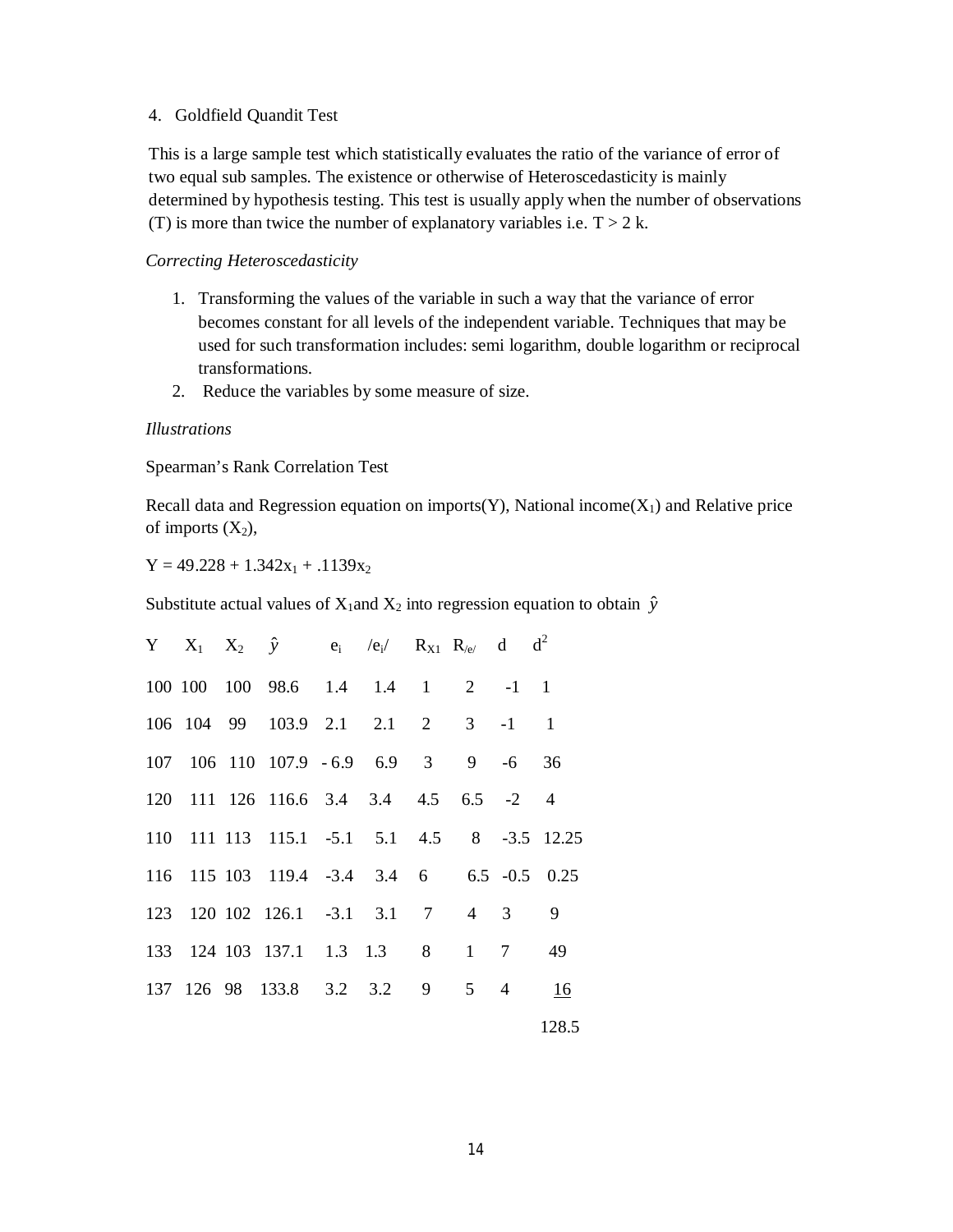For 
$$
X_1 \rightarrow r_{e.x}^1 = 1 - \frac{6(128.5)}{9(9^2 - 1)} = -.0708
$$

*Test Procedure*

 $Ho: e_I = 0$  (There is no Heteroscedasticity)

 $H_1: e_i \neq 0$  (There is Heteroscedasticity)

$$
\alpha=0.05
$$

Reject Ho if  $/t_c$  /  $t_{\alpha/2}^{n-2}$  (2.365)

Test statistic

$$
t_c = \frac{-0.0708\sqrt{9-2}}{\sqrt{1-(-0.0708)^2}} = -0.1878
$$

*Decision*

Do not reject Ho

*Conclusion*

There is no Heteroscedasticity at 5% level of significance.

For  $X_2$ , the same procedure is repeated.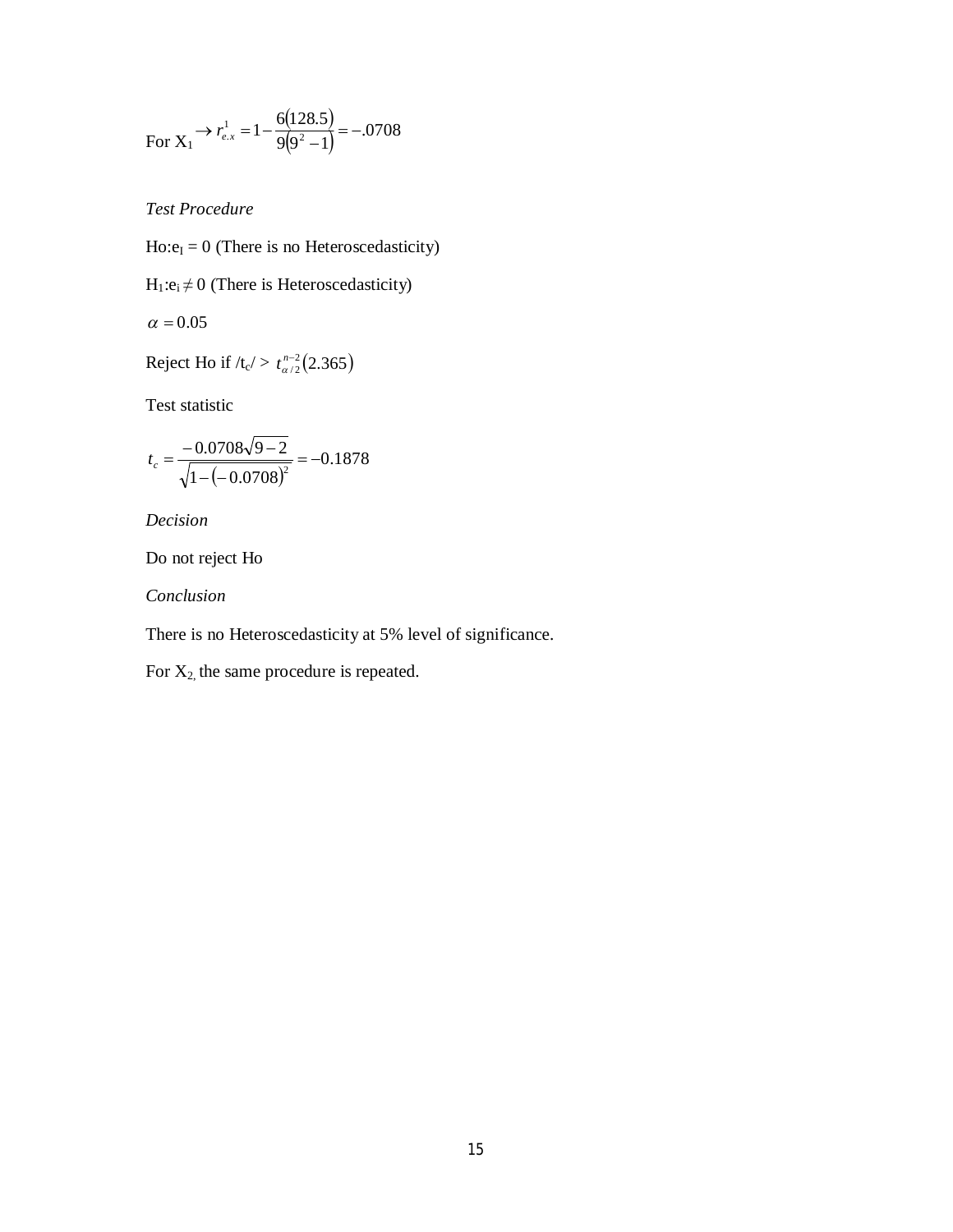## **SERIAL CORRELATION OR AUTO CORRELATION**

The assumption of serial correlation states that the error term should be independent of one another. If this assumption fails to hold, the result is serial correlation or auto correlation.

#### *Sources*

- 1. Omitted explanatory variables.
- 2. Mispecification of the mathematical form of the model.
- 3. Interpolations in the statistical observations.
- 4. Mispecification of the true random term, u.

i.e random errors caused by flood, strike, fire disaster, e.t.c.

#### *Consequences*

- 1. OLS estimates of parameters remain unbiased.
- 2. Variance of the random error term, U, may be seriously under estimated.

3. Variance of the parameters estimate tend to be larger than those of other econometric methods.

4. Predictions based on OLS estimate will be inefficient.

#### *Test for Autocorrelation*

- *1.* The scatter Diagram method
- 2. Durbin Watson method
- 3. Von Neumann ratio method for large samples
- 4. Auto correlation coefficient method

## *The Durbin - Watson method*

Test procedure

Ho:e=o

Hi:e  $# o$ 

Test Statistic.

 $D=$ 

Decision role 2 regions of rejection.

 1 regions of acceptance. 2 regions of inconeclusiveness.

i.e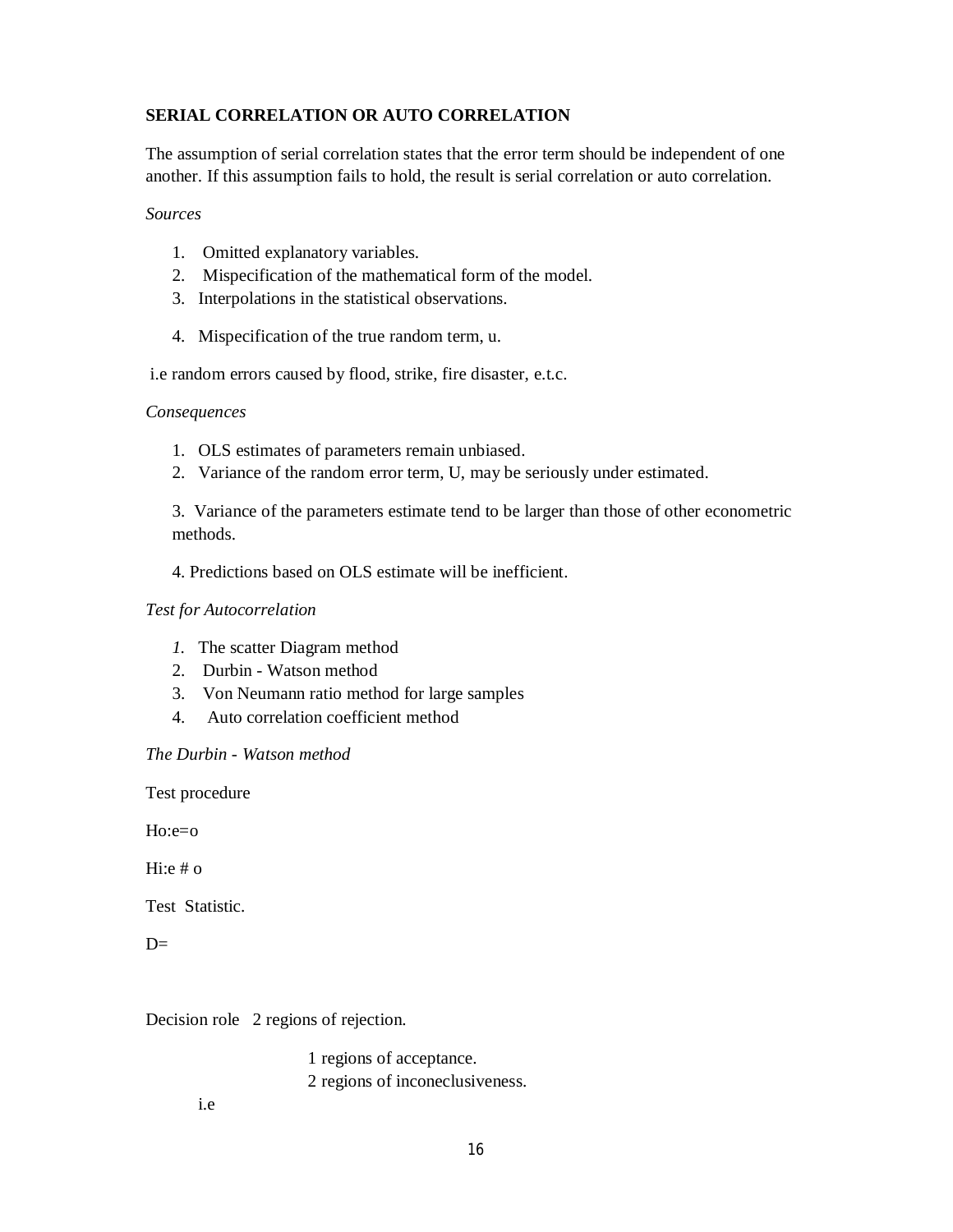reject Ho

A if dl dl Reject Ho + B if d>4-dl Reject Ho C if du ld <d<4-du Acccept Ho D if dl l du or 4-du<d<4-dl Inconclusive. Example Given dl=82, du=1.75, =1% Y x1 x2 et et-1  $(e_{t-t-1})^2$  et<sup>2</sup> 100 100 100 1.4 - - 1.96 106 104 99 2.1 1.4 49 4.41 107 106 110 .9 2.1 1.44 .81 120 111 126 3.4 .9 6.25 11.56 110 111 113 -5.1 3.4 72.25 2601 116 115 103 3.4 5.1 2.89 11.56 123 120 102 3.1 3.4 .09 9.61 133 124 103 1.3 3.1 19.36 1.69 137 126 98 3.2 1.3 1.9 10.24 104.67 77.85  $D=104.67=1.34$ 77.85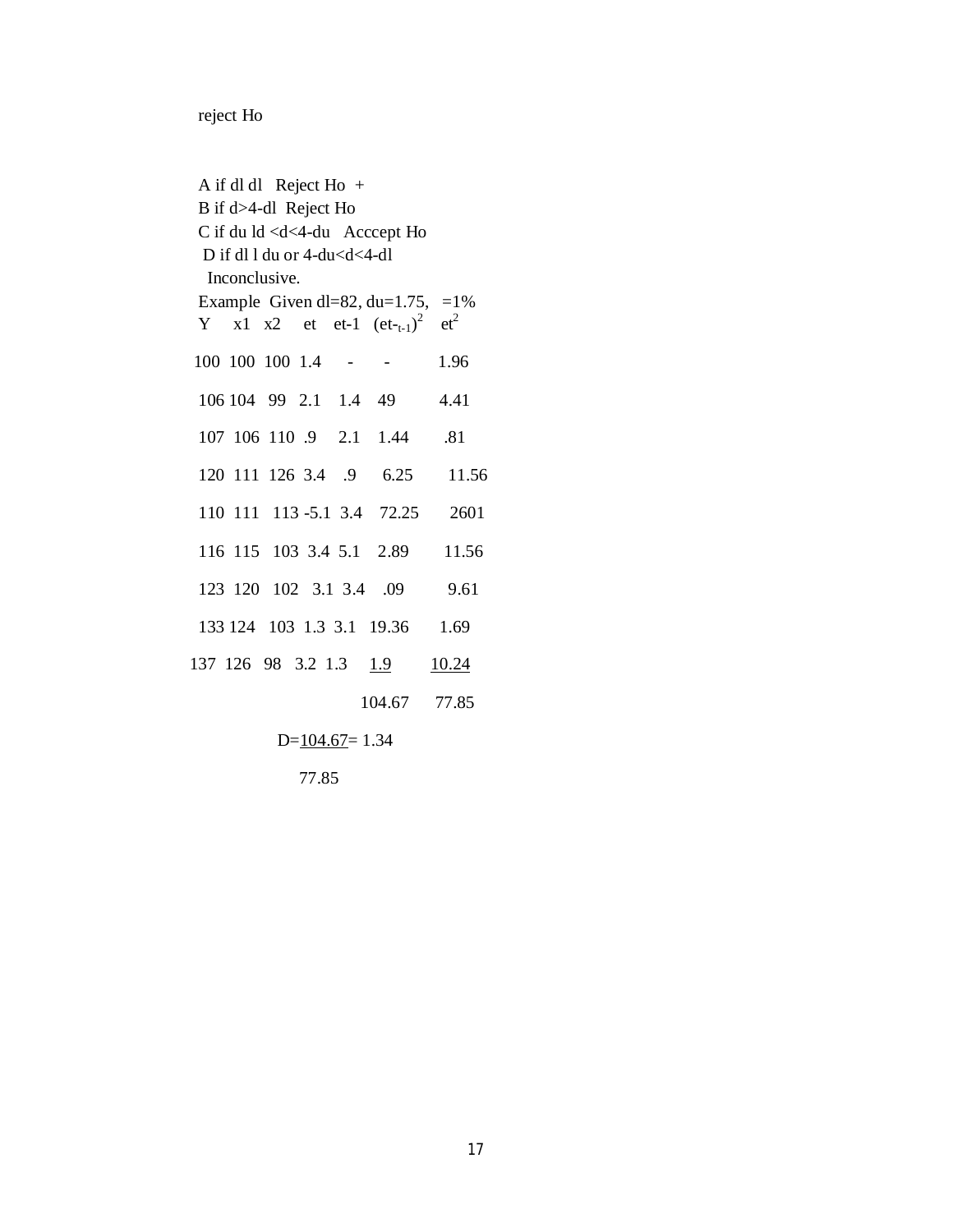## **MULTICOLLINEARITY**

The presence of linear relationship or near linear relationship among explanatory variables.

## Cases

- 1. If explanatory variables are perfectly linearly correlated
- 2. If explanatory variables are not inter correlated at all
- 3. Existences of some degree of inter correlation among the explanatory variables.

## *Reasons*

- 1. Influence of same factors
- 2. use of lagged values

## *Consequences*

If  $rxi xj =$ , estimation of coefficients becomes indeterminate and standard errors of these estimates becomes infinitely large.

If  $r$ x $j$ r $j = 0$ , no need to perform a multiple regression analysis and each parameter can be estimated by simple regression of y on corresponding regressor.

If the xs are not perfectly collinear i.e  $(0 < r<sub>XIXI</sub>,\text{li})$ , the effects of collinearity are uncertain.

## *Test for Multicollinearity*

- 1. Frisch Confluence Analysis.
- 2. Bunch Map Analysis.
- 3. Farrer Glauber Test.

The Farrer - Glauber Tests

Test1

Chi Square test for presence and severity of Multicollinearity.

Test 2

F - test for the location of Multicollinearity.

## Test 3

T - test for the pattern of Multicollinearity.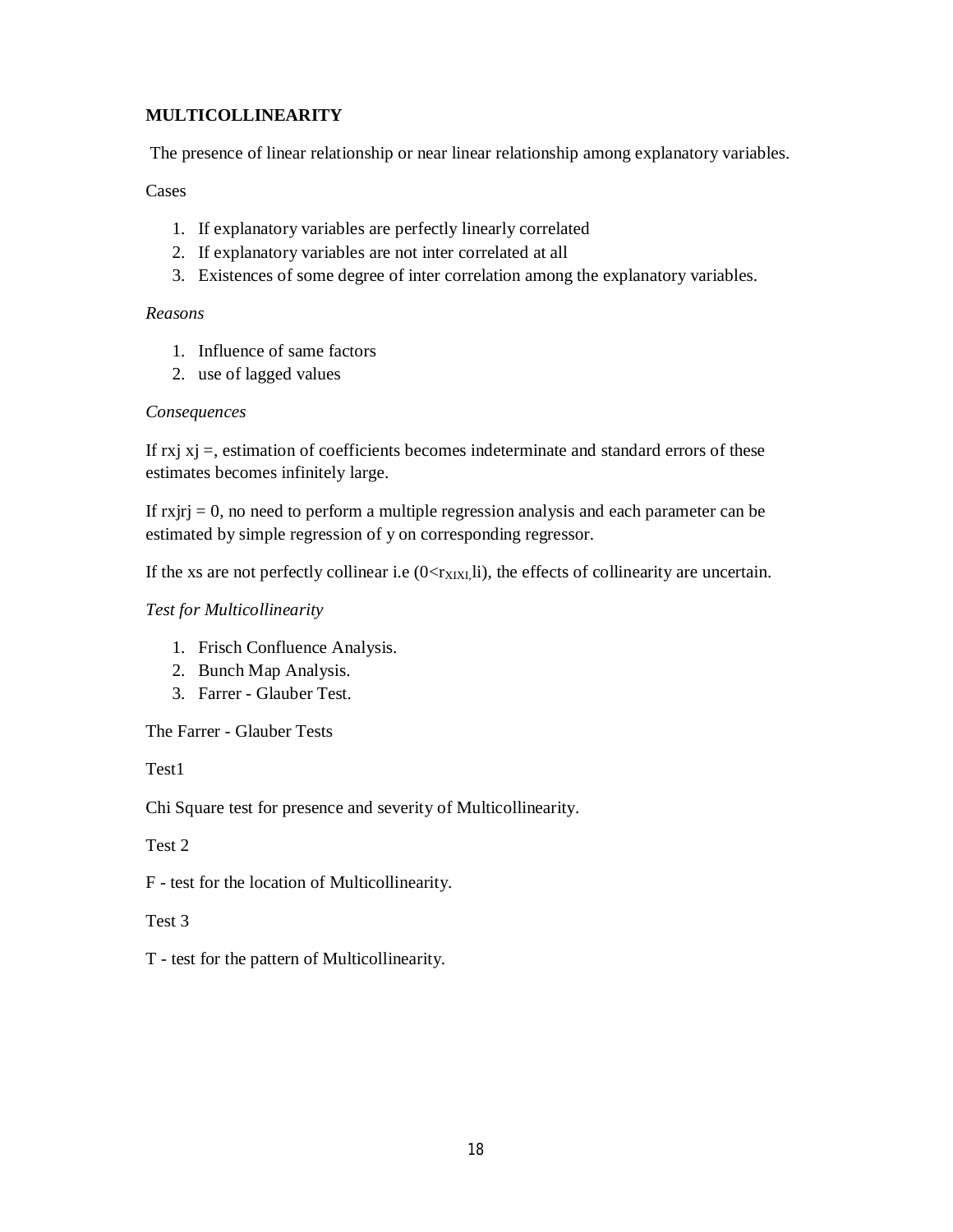## **ERRORS IN VARIABLES**

Errors in variables refer to the in the case in which the variables in the regression modle include measurement errors. The assumption of absence of errors of measurement in the explanatory variables does not seem plausible in most cases. The x's, like the y's, may well be expected to include errors of measurement.

## *Consequences of the violation of the assumption of no errors of measurement*

The presence of errors of measurement in the variables renders the estimates of the coefficients both biased and inconsistent i.e the value of the slope b1 of the regression line is under estimated, while the value of the constant intercept b0 is over estimated.

## *Testing for errors in the regressors*

There is no formal test for assessing the validity or the violation of assumption of no errors of measurement. Only economic theory and knowledge of how the data were gathered can sometimes give some indication of the seriousness of the problem.

## *Solutions for the case of errors in variables*

- 1. Inverse least squares
- 2. The two group method
- 3. The three group method
- 4. Weighted regression
- 5. Durbin's ranking method
- 6. Instrumental variables
- 7. The maximum likelihood approach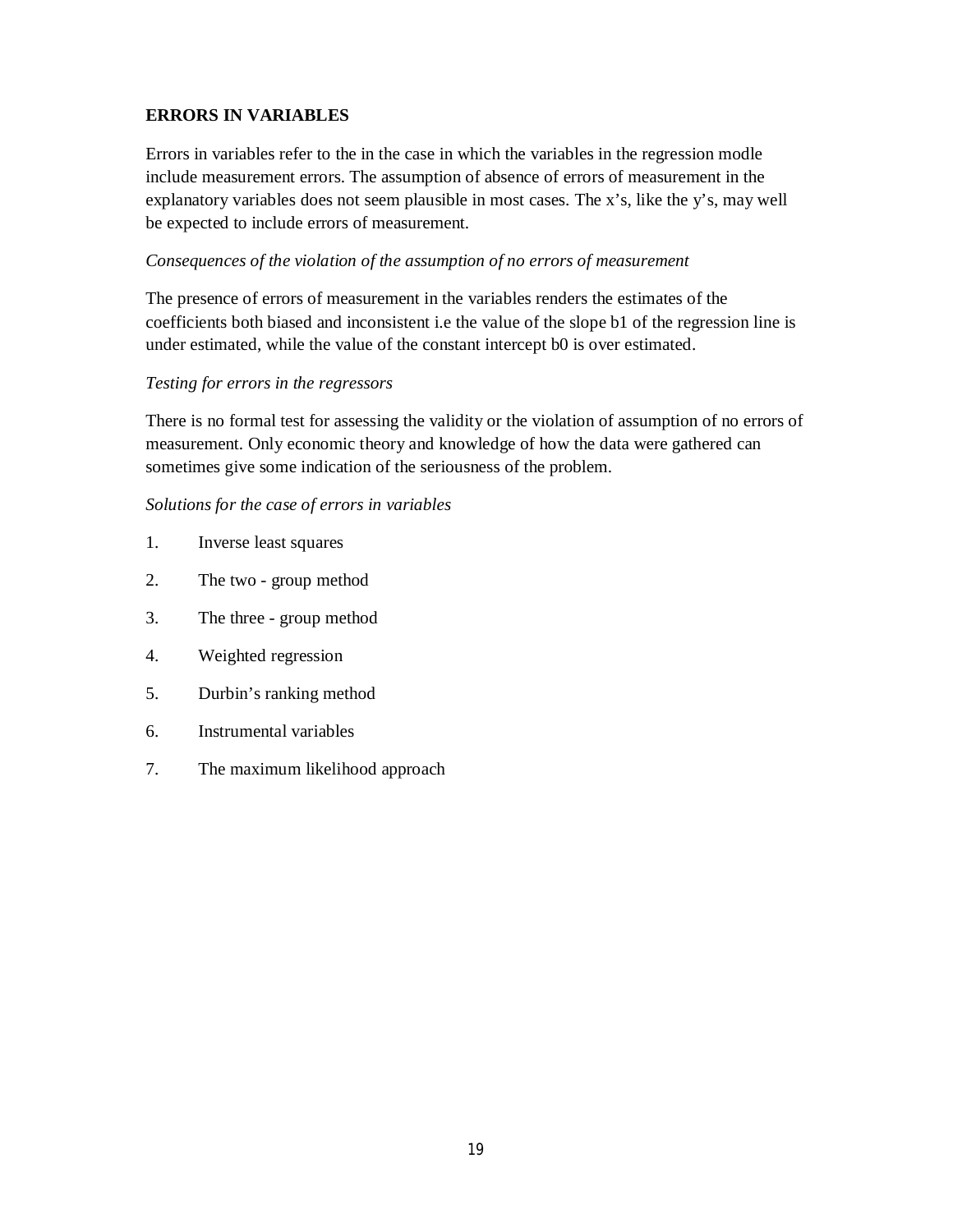## **SIMULTANEOUS EQUATION MODELS**

So far, we have concerned ourselves with single equation model which assumes one - way causation between the dependent variable y and the independent variable(s) that is y depends on x. Occasions abounds where as y depends on x, x also depends on y so that  $y = f(x)$  and  $x = f(y)$  in which two way causatation is said to exist. If this exists, which typical of economics relationships a single equation model no longer suffices rather, we must use multiequation model that would include separate equations in which y and x would appear as endogenous variables (variables determined within the model).

A system that describes the joint dependence of variables is called a system of simultaneous equations. If a system that belongs to a system of equations is presented or modelled by a single equation model, the OLS assumption of independence of x and u is violated and the application of OLS hence yields biased and in consistent estimates.

The bias that arises from the application of OLS to an equation belonging to a system of simultaneous equation is called simultaneous equation bias.

For example,

Suppose we want to estimate the demand for food from the function.

 $Q = bo + b1p + b2po + b3y + u---(1)$ 

Where Q=qty demanded

P =price of food Po =price of other commondities  $Y = income$ 

1 U =random variable

Application of OLS on the above function requires that cou  $(u,Q) = 0$ . If this violated, biased and inconsistent estimates of the model parameters will result.

But just as the demand for a commodity is a function of its price, the price of the commodity is also influenced by the quatity demamded of that commodity. Therefore, the above function is only a subset of a system of simultameous equation to which it belongs. There should exist at least one more equation describing the relationship between p and Q, say; $P = Co$  $+C1Q+C2W+V$ ..........(ii)

Where  $W = \text{index of weather condition}$ 

V =random variable.

On substituting for Q in equation (ii), we have  $P=Co + C1(bo)$ +b1p+b2p0+b3y+u)+C2W+V....(iii)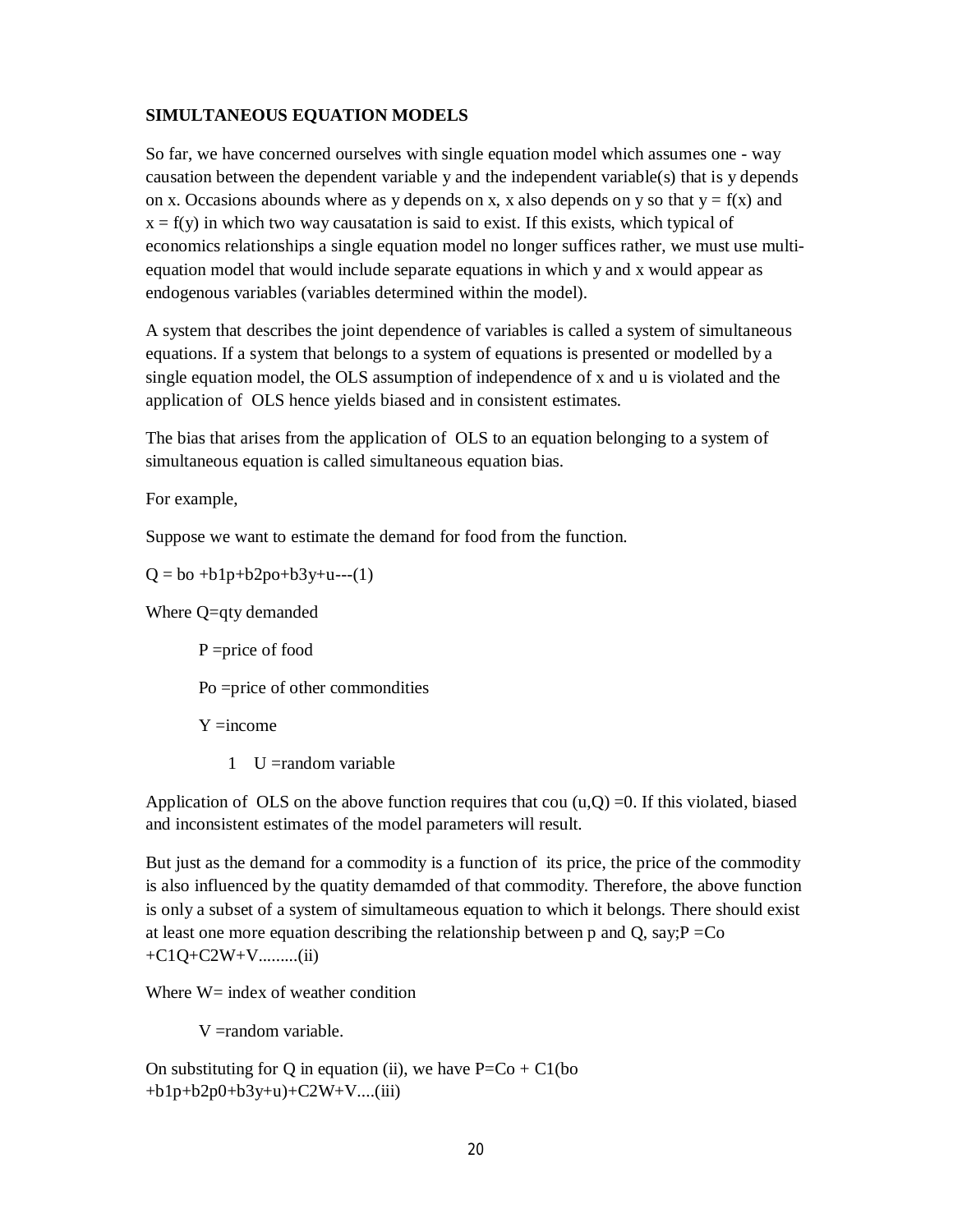Equation (iii) shows that p depends on u, p in (i)is not truely exogenous.(exogenous variable is one determined outside the model), and hence cov  $(u, p) \# 0$ . This is a violation of the OLS assumption, which automatically renders application of OLS in equation (i) invalid.

To obtain unbiased and consistent estimates of the parameters in equation (i), the equation must be combined with equation (ii) to form a system of simultaneous equations and parameters are then estimated by any of the simultaneous equation methods of parameter estimation.

Consequences of simultaneous equations

As ealier stated the consequences of appling OLS to a single equation that belongs to a system of equations are that the estimates of parameters are biased and inconsistent.in this section, we shall prove that cov  $(u,x)$  #o for a single equation that  $Y = f(x)$  that belongs to a system of equations and that consequenetly by estimate is biased.

Assume we have the model

Y =b0+b1x+N.............(i)

X=a+a1y+a2z+v............(2)

Where  $E(u)=E(v)=0$ 

E (ui vj)=E (vi vj) =0

 $E (u2)=0$ 

To prove that cov (ux) #o and  $E(b1)$  # b1.

Proof.

Substituting for  $y$  in  $(2)$ , we have

 $X=a_0+a_0$ ,  $(b_0+b1x +y)+9_2z +y$ 

 $X=a_0+a_1b_0+a_1b_1x+9_1u+92z+v$ 

 $X=a_1b_1x=a_0+a_1b_0+a_{1u}+a_2z+v$ 

 $X(1-a1b1)=a_0+a_1b0+a_{1u}+9_2z+v$ 

 $X=a_0+a_1b_0 + a_2z + a_1u+v$ 

1-a1b1 1-a1b1 1-a1b1

```
E \, cov(ux) = EuEX = E(ux) - o
```
 $=E$  ux= $E$ [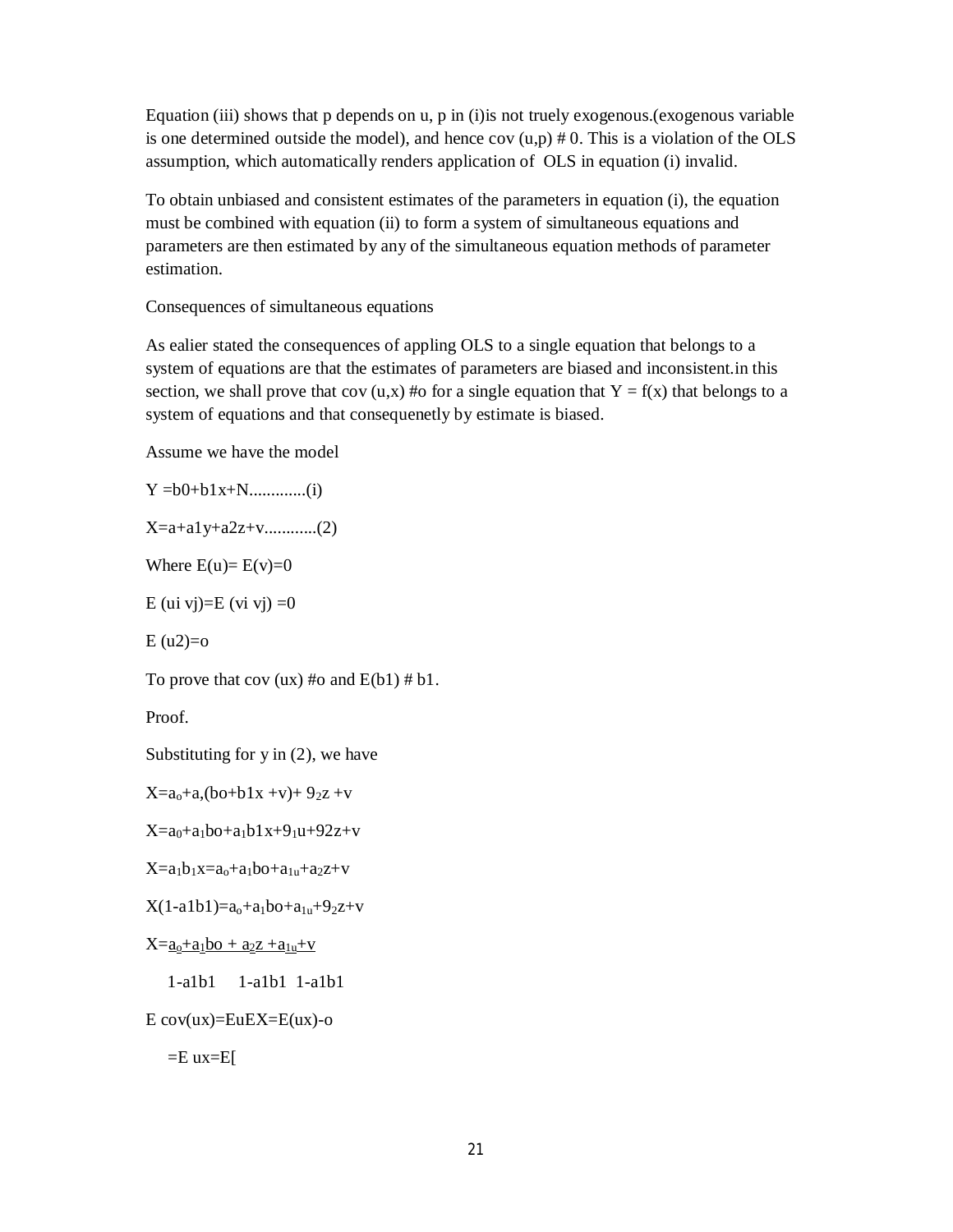Proof. Writing eqn (1) in diviation form, we have  $Y=b1x+u$ Normally equation:

Dividing through by , we have

But

 $E(b1)=E(b1)=E($ 

But E(

Hence  $E(b1)$  # b1 and so b1 is biased.

We may also obtain the bias as

Bias= $(E(b1)-b1)=E$  #o.An estimator is unbiased if its bias is zero.

Solution to the Simultameous Equation Bias.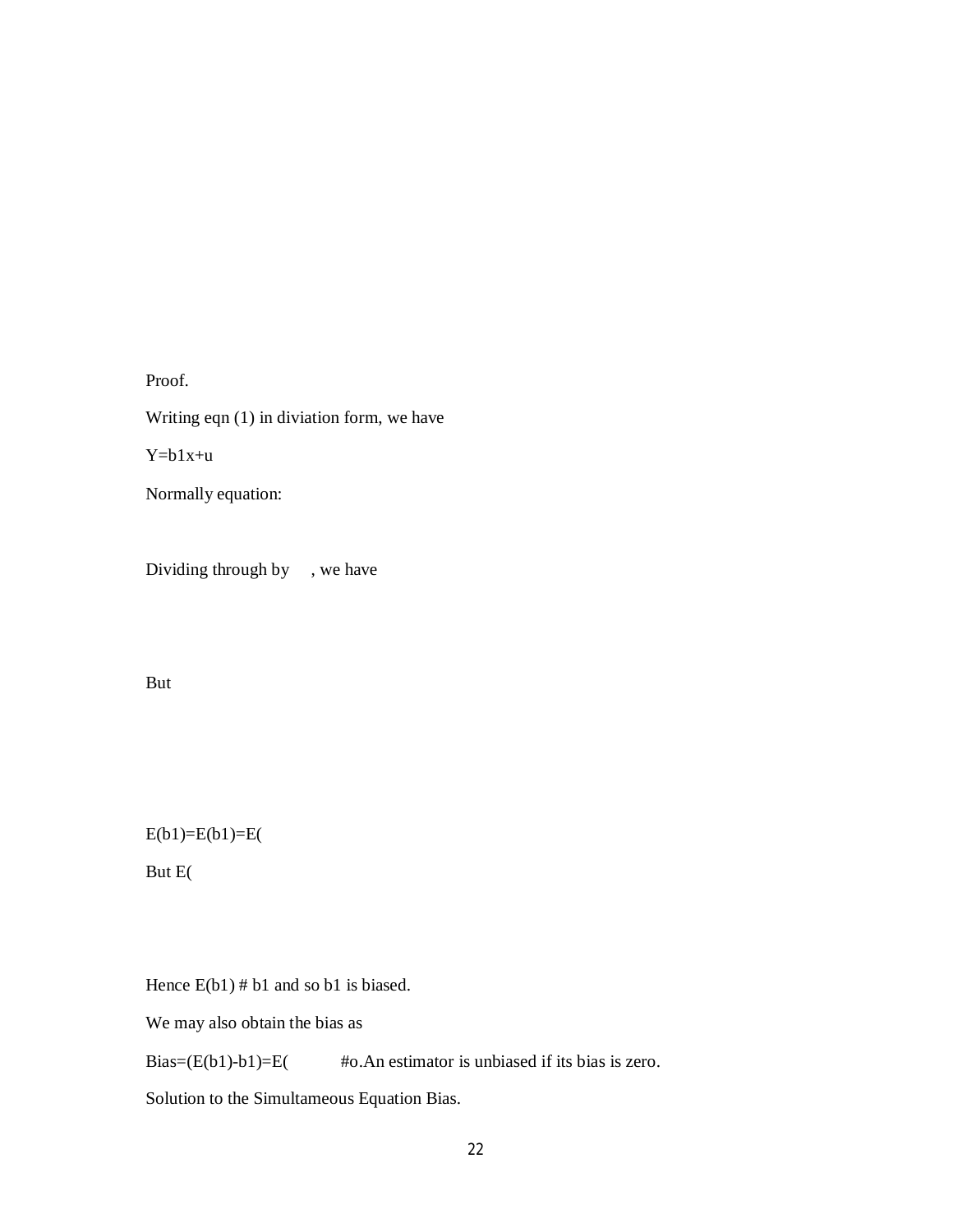Since the application of OLS to an equation belonging to a system of simultameous equation would yield biased and inconsistent estimates, the obvious solution is to apply other methods which give better estimates of the parameters several such method exist, but the most common are;

A Indirect least square (ILS) otherwise known as the Reduced form method.

B The method of instrumentntal variables (1v).

C Limited information maximum likely hood (LIML).

D Two stage least squares (2SLS).

E The mixed estimation method.

F Three stage least squares (3SLS)

Full information maximum likelihood (FIML)

The first five methods are called single-equation methods because they are applied to one equation of the system at a time. The three –stage least squares and the full information maximum likelihood are called system methods because they are applied to all the equations of the system simultaneously.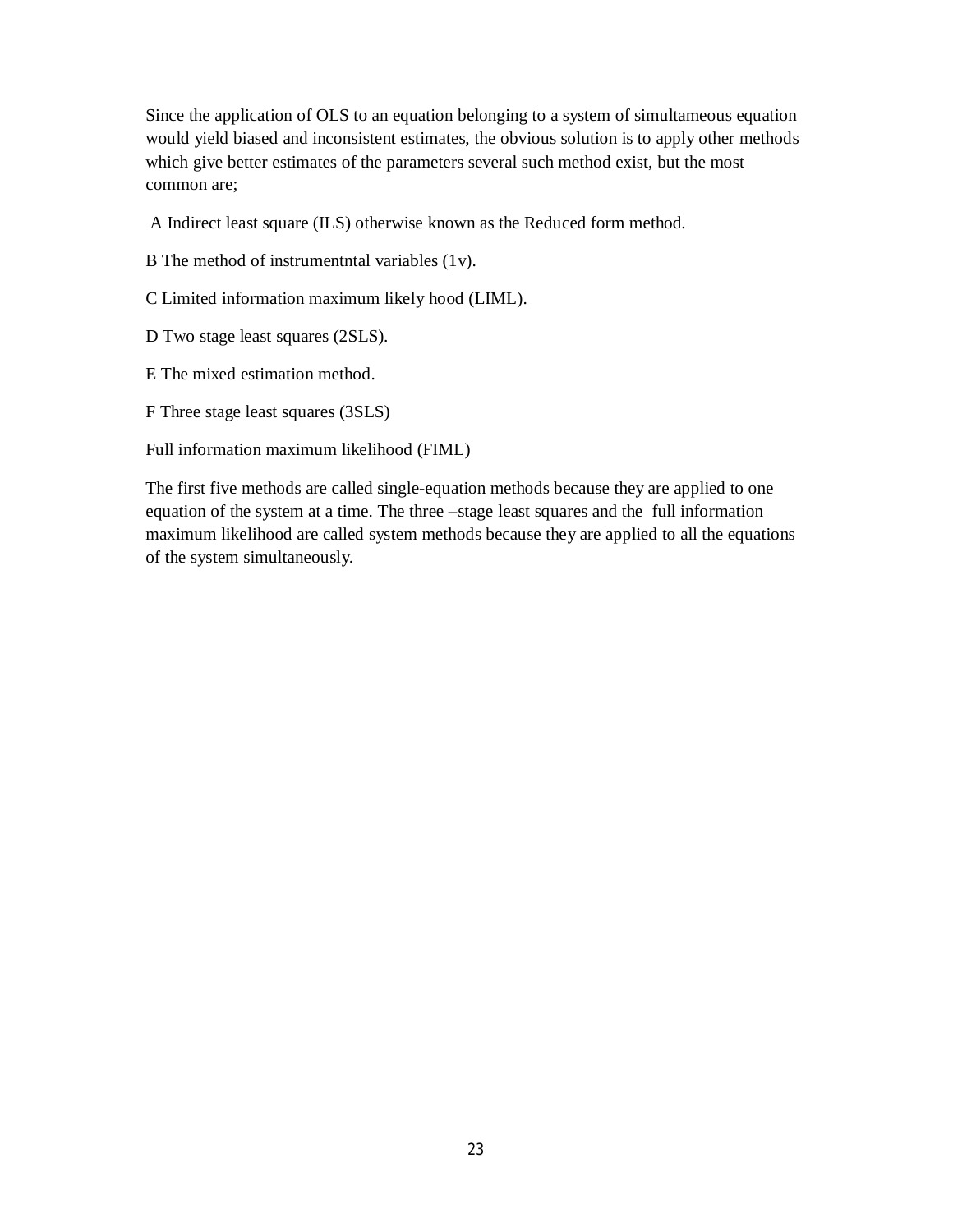## **SINGLE EQUATIONS AND NON LINEAR MODELS**

Quantitative economic relationships cannot always be adequately expressed in linear forms.

Non linear models can be classified into two categories:

## *1. Intrinsically linear models*

(a) Models which are non linear in variables only. They can be easily transformed into linear forms and solved by the well established methods.

(b) Models which are non linear in variables as well as in parameters but which can also be transformed into linear models.

## 2. *Intrinsically non linear models*

Models which are non linear in both variables and parameters and cannot be transformed into linear forms, and therefore cannot be solved by the usual linear regression models.

## *Approaches to estimating non linear regression models*

There are several approaches or algorithms to NLRMs. These include;

- (1) Direct search or trial and error
- (2) Direct optimization
- (3) Iterative linearization

## *Direct search or trial- and - error or derivative - free method*

This approach does not require the use of calculus methods as the other methods do. This approach is not largely in used due to two basic problems: (a) if a NLRM involves several parameters, the method becomes very difficult and computationally expensive (b) there is no guarantee that the final set of parameter values selected will give the absolute minimum error sum of squares.

## *Direct optimization*

This approach differentiate the error sum of squares with respect to each unknown coefficient, or parameter, set the resulting equation to zero, and solve the resulting normal equations simultaneously.

## *Iterative linearization method*

In this method we linearize a non linear equation around some initial values of the parameters. The linearized equation is then estimated by OLS and the initially chosen values are adjusted. These adjusted values are used to re - linearize the model, and again we estimate it by OLS and readjust the estimated values. This process is continued until there is no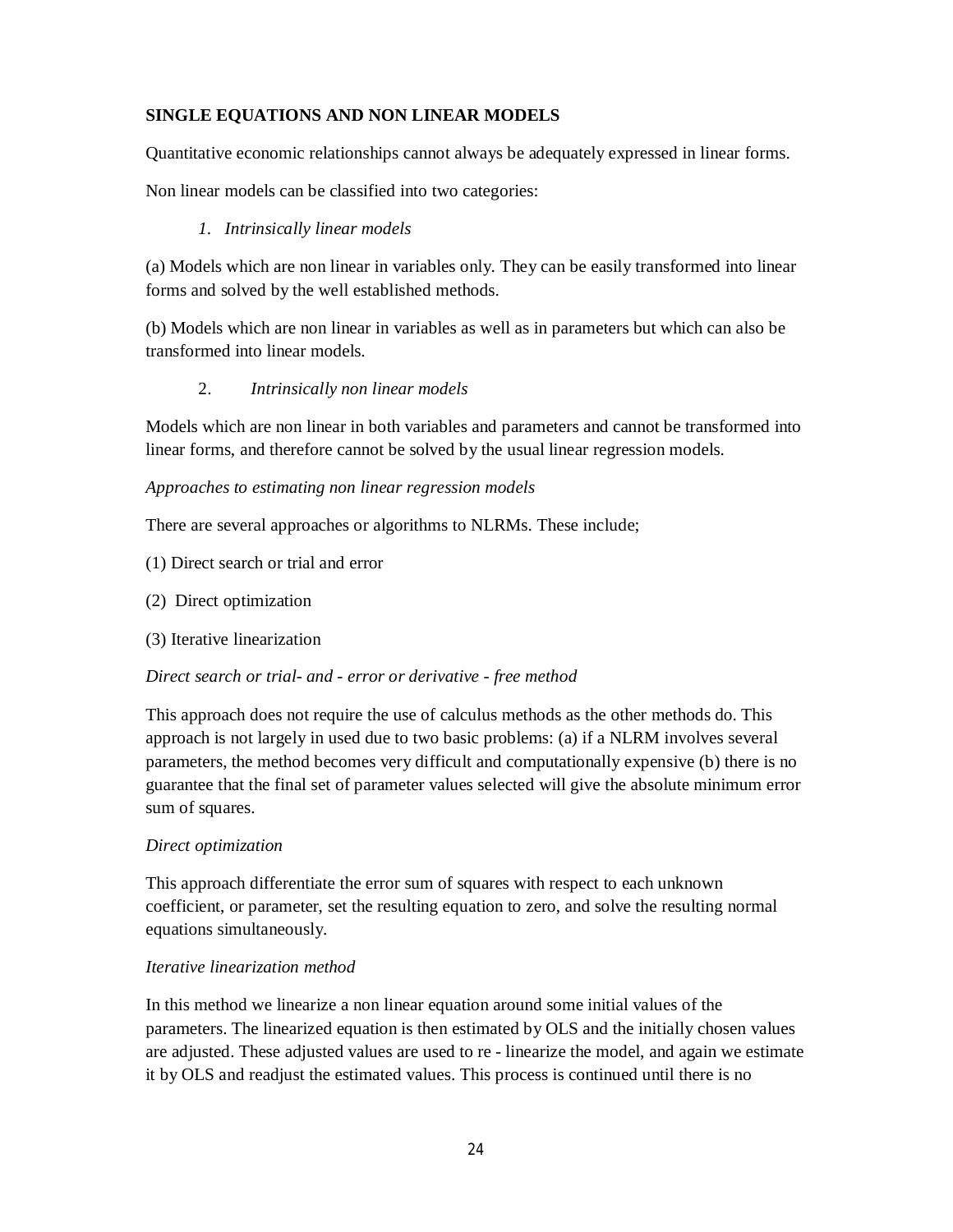substantial change in the estimated values from the last couple of iterations. The main technique used in linearizing a non-linear equation is the Taylor series expansion.

*Estimating parameters of non linear regression models*

#### *Double logarithm Transformation*

This is derivable from non linear model of the form

...............(1) *b y ax*

where a and b are its parameters.

Transform the model into the linear form and solve as follows:

(1) Take the log to base of e of both sides of model (1) to obtain:

 $\log_e a + b \log_e x$ ......(2)

Observe that eqn (2) is linear in  $log_e y$  and  $log_e x$ . This is where the name double logarithm transformation is coined.

Equation (2) can further be simplified into

 $P = \alpha + bq$ .........(3)

Where

 $P = \log_e y$ ,  $q = \log_e x$  and  $\alpha = \log_e a$ 

(2) Apply the least squares estimation technique on eqn (3) to estimate b and  $\alpha$  as:

$$
\hat{b} = \frac{n \sum pq - \sum p \sum q}{n \sum q^2 - (\sum q)^2}
$$
 ....... (4a)  

$$
\hat{\alpha} = \frac{1}{n} = \left[ \sum p - \hat{b} \sum q \right]
$$
 ....... (4b)

(3)  $\hat{b}$  can be obtained directly from formula (4a). Substitute the value of a obtained in formula (4b) into the formula  $\hat{\alpha} = \log_e a$  as earlier obtained and deduce the value of a there in.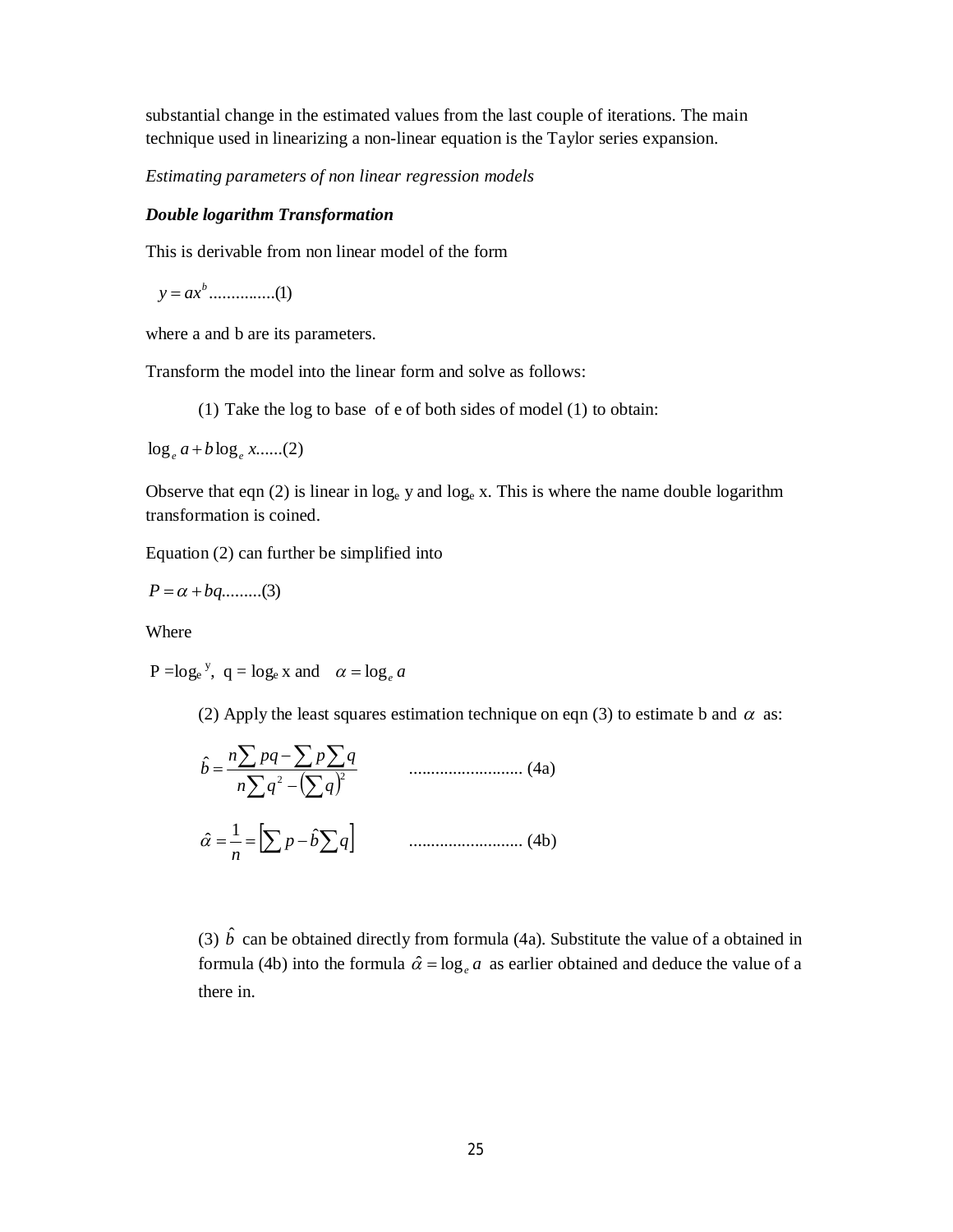A form of this model is:

$$
\frac{1}{y} = a + \frac{b}{x} \dots \dots \dots \dots (1)
$$

Where the model is reciprocal in its variables x and y a, b are its parameters.

The model can be written as:

$$
W = a + bz \dots \dots \dots \dots (2)
$$

Where

$$
z = \frac{1}{x} \text{ and } w = \frac{1}{y}
$$

Model (2) is linear in w and z

The least squares estimation procedure can now be applied to model (2) to obtain the parameters as:

$$
\hat{b} = \frac{n\sum zw - \sum w\sum z}{n\sum z^2 - (\sum z)^2}
$$

$$
\hat{a} = \frac{1}{n} \left[ \sum w - \hat{b} \sum z \right]
$$